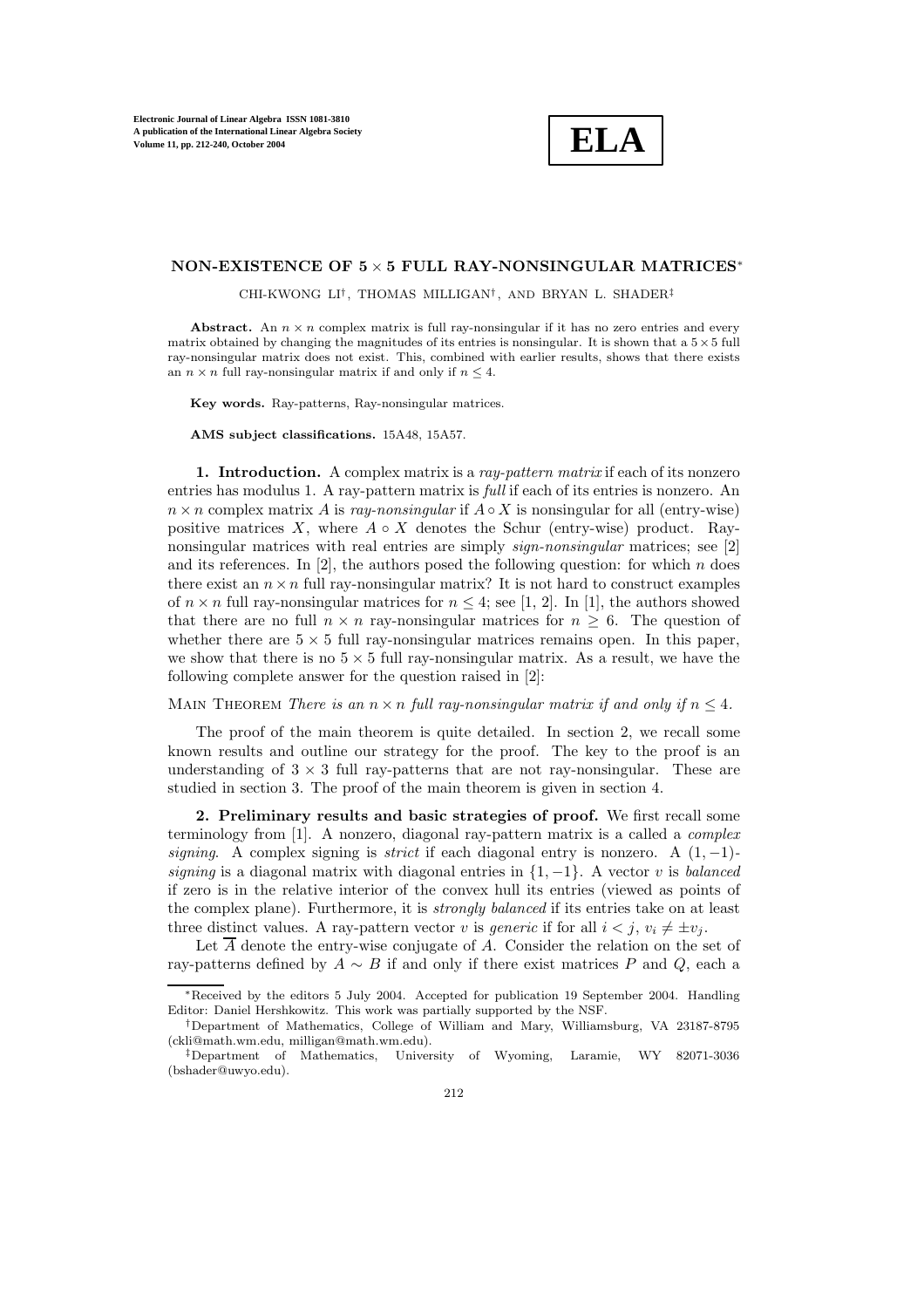**ELA**

product of permutation matrices and strict complex signings, such that  $B = P\overline{A}Q$ where  $\tilde{A} = A$ ,  $A^t$  or  $\overline{A}$ . Clearly,  $\sim$  is an equivalence relation, and we have the following observation.

Lemma 2.1. *Suppose* A *and* B *are ray-pattern matrices with* A ∼ B*. Then* A *is ray-nonsingular if and only if* B *is ray-nonsingular.*

We say that the matrix A is *strongly balanceable* if A ∼ B for some B each of whose columns is strongly balanced. The following three lemmas from [1] will be useful in establishing the nonexistence of a  $5 \times 5$  full ray-nonsingular matrix.

LEMMA 2.2. [1, Lemma 3.7] *Let*  $A$  *be an*  $n \times n$  *full ray-pattern. If*  $A$  *has an*  $m \times m$  *strongly balanceable submatrix with*  $m \geq 3$ *, then* A *is not ray-nonsingular.* 

In section 3, we establish sufficient conditions for a  $3 \times 3$  full ray-pattern to be strongly balanceable.

LEMMA 2.3. [1, Theorem 4.3] Let  $A = (a_{jk})$  be a  $5 \times 5$  full ray-pattern. If  $a_{ik} \in \{1, -1, i, -i\}$  *for all j and k, then A is not ray-nonsingular.* 

LEMMA 2.4. [1, Proposition 4.4] *Let* A *be a*  $5 \times 5$  *full ray-pattern with first column consisting of all* 1*'s and each remaining column generic. Then* A *is not raynonsingular.*

Note that Lemma 2.4 implies that if A is a  $5 \times 5$  full ray-nonsingular matrix, then each row and column of A intersects a  $2 \times 2$  submatrix of the form

$$
\left[\begin{array}{cc} x & y \\ z & \pm yz/x \end{array}\right].
$$

We now give a basic outline of our strategy for proving the main theorem. The proof will be by contradiction. Thus, we will assume to the contrary that there is a 5 by 5 full ray-nonsingular matrix A. We then use the results of section 3 (that give sufficient conditions for a  $3 \times 3$  full ray-pattern to be strongly balanceable) and Lemmas 2.1–2.4 to show that, up to ∼-equivalence, the leading  $3 \times 3$  submatrix of A has one of the following forms:

(a) 
$$
\begin{bmatrix} 1 & 1 & 1 \\ 1 & 1 & 1 \\ 1 & e^{i\alpha} & e^{i\beta} \end{bmatrix}
$$
, (b)  $\begin{bmatrix} 1 & 1 & 1 \\ 1 & -1 & 1 \\ 1 & e^{i\alpha} & e^{i\beta} \end{bmatrix}$ , (c)  $\begin{bmatrix} 1 & 1 & 1 \\ 1 & -1 & e^{i\beta} \\ 1 & e^{i\alpha} & -1 \end{bmatrix}$ ,  
(d)  $\begin{bmatrix} 1 & 1 & 1 \\ 1 & 1 & e^{i\beta} \\ 1 & e^{i\alpha} & -1 \end{bmatrix}$ , or (e)  $\begin{bmatrix} 1 & 1 & 1 \\ 1 & 1 & e^{i\beta} \\ 1 & e^{i\alpha} & 1 \end{bmatrix}$ .

Next, for each of these cases, we use Lemma 2.2 and the results of section 3 to conclude that either

- (i) all entries of A belong to  $\{1, -1, i, -i\}$ , or
- (ii) all entries of A belong to  $\{1, e^{2\pi i/3}, e^{4\pi i/3}\}\$  arranged in certain patterns.

Finally, we obtain a contradiction by showing that if A satisfies (i) or (ii), then  $A$  is not ray-nonsingular.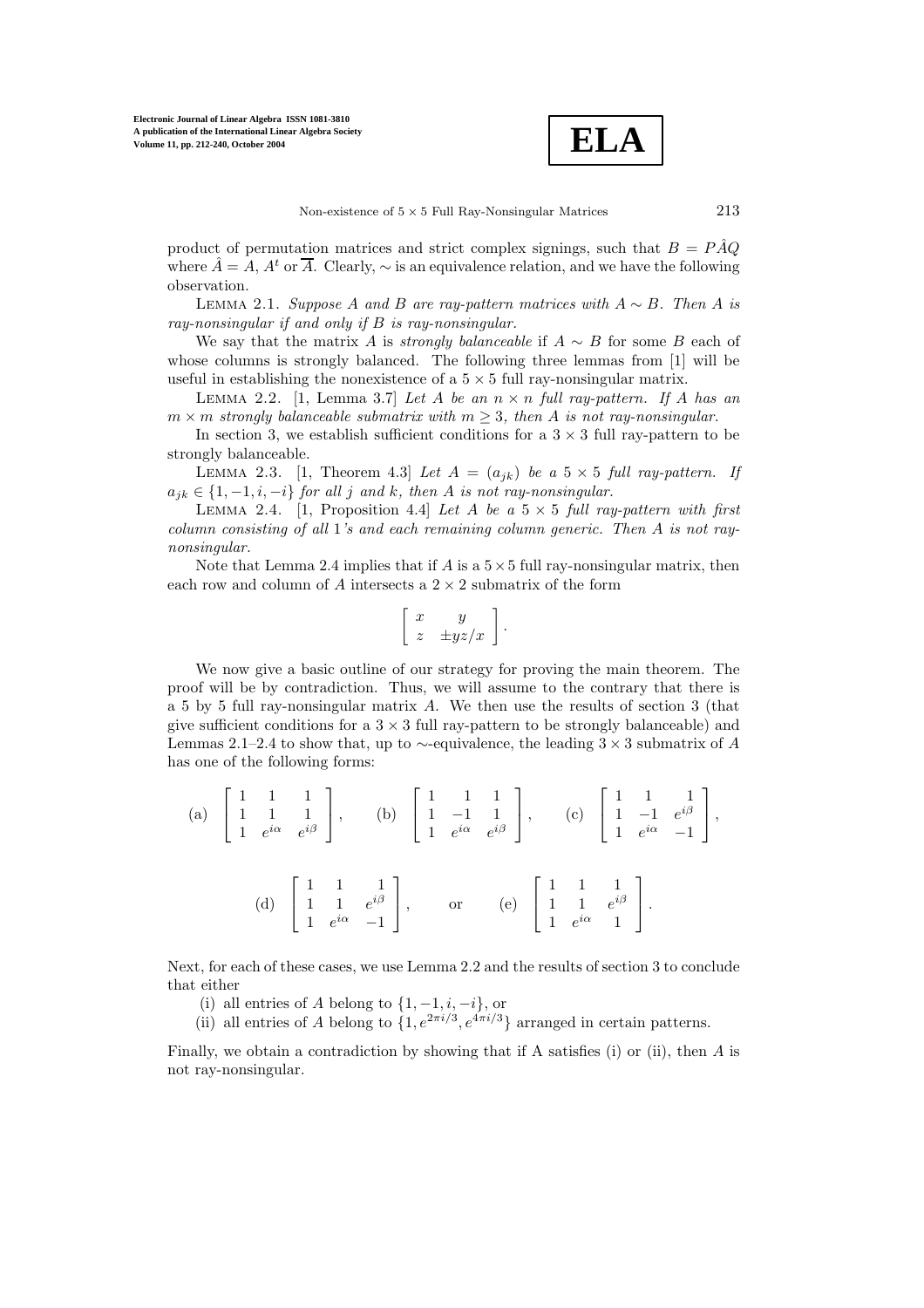

**3. Sufficient conditions for** 3 × 3 **patterns to be strongly balanceable.** One of the keys to our proof of the main theorem is Lemma 2.2 which implies that no  $3 \times 3$  submatrix of a  $5 \times 5$ , full ray-nonsingular matrix is strongly balanceable. In this section, we give sufficient conditions for a  $3 \times 3$  full ray-pattern to be strongly balanceable.

By Lemma 2.1, we may restrict our attention to ray-patterns of the form

(3.1) 
$$
B = \begin{bmatrix} 1 & 1 & 1 \\ 1 & e^{i\alpha_2} & e^{i\beta_2} \\ 1 & e^{i\alpha_3} & e^{i\beta_3} \end{bmatrix}.
$$

As the function  $e^{ix}$ , x real, is  $2\pi$ -periodic, we may assume that each of  $\alpha_2$ ,  $\alpha_3$ ,  $\beta_2$  and  $β_3$  lies in the interval  $(-π, π]$ . For convenience we partition  $(-π, π]$  into the following sets:

$$
\mathcal{P} = (0, \pi), \quad \mathcal{N} = (-\pi, 0), \quad \{0\}, \quad \{\pi\}.
$$

We first determine the strict signings S for which the vector  $(1, 1, 1)$ S is strongly balanced. Note that for each  $\theta \in (-\pi, \pi]$ , the vector  $(1, 1, 1)S$  is strongly balanced if and only if the vector  $(1, 1, 1)(e^{i\theta}S)$  is strongly balanced. Hence, it suffices to determine the S whose leading diagonal entry is 1.

LEMMA 3.1. *Let*  $S = \text{diag}(1, e^{ix}, e^{iy})$  *be a strict signing with*  $x, y \in (-\pi, \pi]$ *. Then*  $(1, 1, 1)$ S *is strongly balanced if and only if*  $x \in \mathcal{P}$  *and*  $-\pi < y < x - \pi$ , or  $x \in \mathcal{N}$  and  $\pi + x < y < \pi$ .

*Proof.* Note that  $(1,1,1)S$  is strongly balanced if and only if no two of 1,  $e^{ix}$ and  $e^{iy}$  are equal or opposite, and the convex hull, H, of  $\{1, e^{ix}, e^{iy}\}$  contains the origin. Thus,  $(1,1,1)S$  is not strongly balanced if  $x = 0$ ,  $x = \pi$ ,  $y = 0$ ,  $y = \pi$  or  $x = y \pm \pi$ . If  $x \in \mathcal{P}$ , then it is easy to verify that H contains the origin if and only if  $-\pi < y < x - \pi$ . If  $x \in \mathcal{N}$ , then it is easy to verify that H contains the origin if and only if  $\pi + x < y < \pi$ . The lemma now follows.  $\Box$ 

The shaded regions without their boundaries given in Figure 1, represent the region of the Cartesian plane determined by the inequalities in Lemma 3.1.







**Figure 2**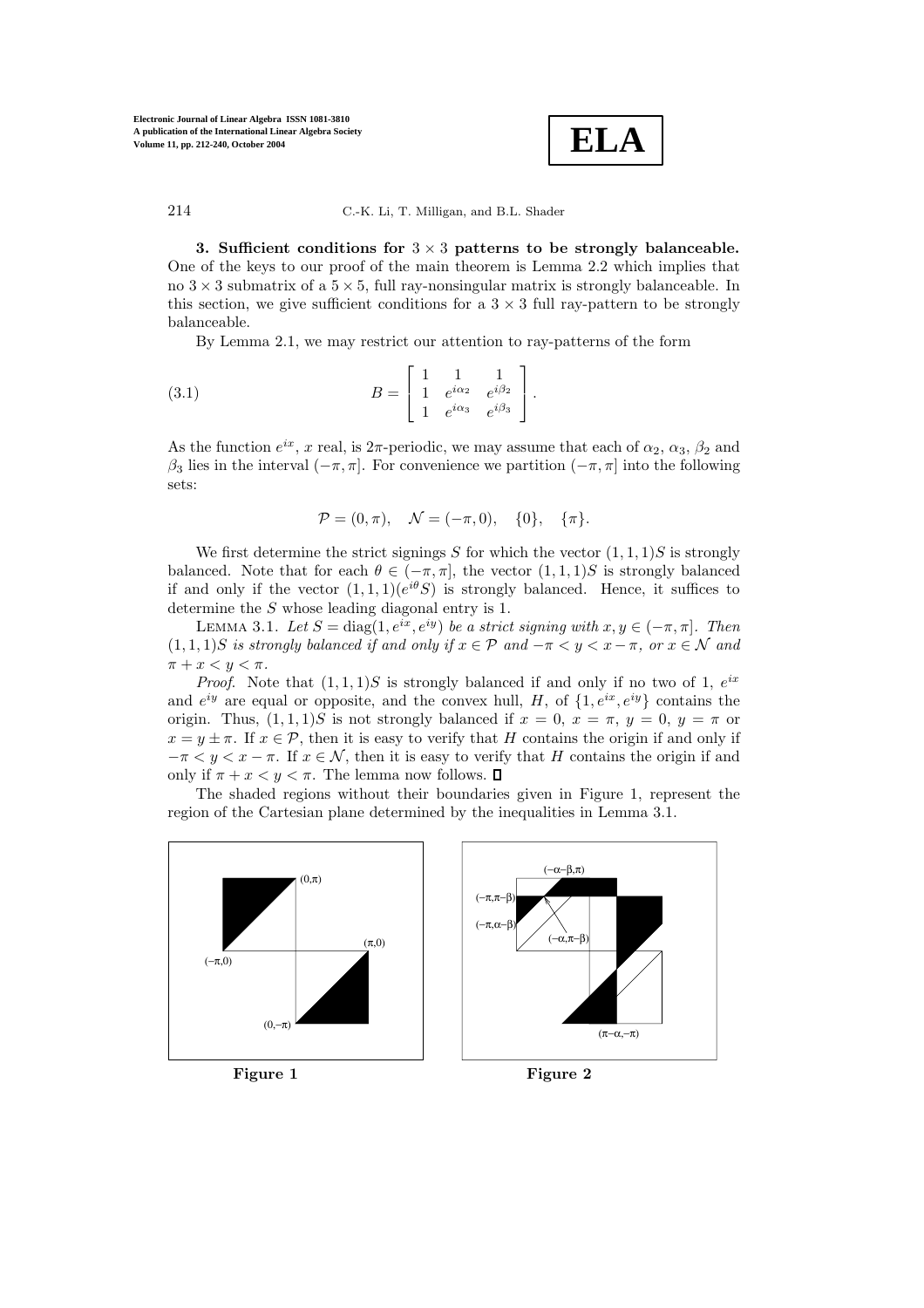

Non-existence of  $5 \times 5$  Full Ray-Nonsingular Matrices 215

Next, we investigate a general vector  $z = (1, e^{i\alpha}, e^{i\beta})$ , and let  $R(\alpha, \beta)$  be the region of the Cartesian plane consisting of the points  $(x, y)$  such that z diag(1,  $e^{ix}$ ,  $e^{iy}$ ) is strongly balanced and  $x, y \in (-\pi, \pi]$ . Thus  $R(0, 0)$  is the region described in Lemma 3.1, and illustrated in Figure 1. Let  $D = \text{diag}(1, e^{i\alpha}, e^{i\beta})$ . Note that S is a strict signing such that  $zS$  is strongly balanced if and only if  $DS$  is a strict signing such that  $(1, 1, 1)DS$  is strongly balanced. It follows that  $R(\alpha, \beta)$  can be obtained from  $R(0,0)$  by identifying opposite edges of the square  $[-\pi,\pi] \times [-\pi,\pi]$  to form a torus, and then translating the shaded region in Figure 1 by  $(-\alpha, -\beta)$ . For example,  $R(\alpha, \beta)$ (where  $\alpha \in \mathcal{P}$  and  $\beta < \alpha$ ) is presented in Figure 2.

Note that  $R(0,0) \cap R(\alpha,\beta)$  represents the points  $(x, y)$  in the plane such that  $-\pi \leq x, y < \pi$  and both rows of

$$
\left[\begin{array}{cc} 1 & 1 & 1 \\ 1 & e^{i\alpha} & e^{i\beta} \end{array}\right] \text{diag}(1, e^{ix}, e^{iy})
$$

are strongly balanced. It is a tedious, but straightforward, to determine the regions  $R(0,0) \cap R(\alpha,\beta)$ . We do this as follows. First partition the vectors of the form  $z = \left[1 e^{i\alpha} e^{i\beta}\right]$  according to the locations and relationships between  $\alpha$  and  $\beta$  as given by the 24 types described in Table 1. The sets  $R(0,0) \cap R(\alpha,\beta)$  for each of these 24 types are the shaded regions without the boundaries illustrated in the Appendix.

**Table 1. Types for the vector**  $[1 e^{ia} e^{i\beta}]$ .

| Type           | $\alpha$ in   | $\operatorname{in}$<br>ß | Conditions                  | Class          | $\alpha$ in  | $\operatorname{in}$<br>ß |
|----------------|---------------|--------------------------|-----------------------------|----------------|--------------|--------------------------|
|                | ${\cal P}$    | ${\cal P}$               | $\alpha > \beta$            | $\mathrm{C}1$  | ${\cal P}$   | $\{0\}$                  |
| $\overline{2}$ | ${\cal P}$    | $\mathcal{P}$            | $\alpha < \beta$            | C <sub>2</sub> | ${\cal N}$   | $\{0\}$                  |
| 3              | N             | ${\cal N}$               | $\alpha > \beta$            | C <sub>3</sub> | $\mathcal P$ | $\{ \pi \}$              |
| 4              | ${\cal N}$    | $\mathcal N$             | $\alpha < \beta$            | C <sub>4</sub> | $\mathcal N$ | $\{\pi\}$                |
| 5              | ${\cal P}$    | ${\cal N}$               | $\alpha - \beta < \pi$      | C5             | $\{0\}$      | $\mathcal{P}$            |
| 6              | ${\cal P}$    | ${\cal N}$               | $\alpha - \beta > \pi$      | C6             | $\{0\}$      | N                        |
| 7              | N             | $\mathcal{P}$            | ß<br>$-\alpha < \pi$        | C7             | $\{ \pi \}$  | ${\cal P}$               |
| 8              | N             | $\mathcal{P}$            | $\alpha > \pi$              | C8             | $\{\pi\}$    | N                        |
| 9              | $\mathcal{P}$ | $\mathcal{P}$            | $\alpha = \beta$            | C9             | $\{0\}$      | $\{0\}$                  |
| 10             | ${\cal N}$    | ${\cal N}$               | $\alpha = \beta$            | C10            | {0}          | $\{\pi\}$                |
| 11             | ${\cal P}$    | N                        | $\beta = \pi$<br>$\alpha -$ | C11            | $\{\pi\}$    | {0}                      |
| 12             |               | ${\cal P}$               | $\alpha = \pi$              | C12            | $\pi$        | $\pi$                    |

We finally turn our attention to studying the strong balanceability of the matrix B in (3.1). Note that B is strongly balanceable if and only if  $R(0,0) \cap R(\alpha_2,\beta_2) \cap$  $R(\alpha_3, \beta_3) \neq \emptyset$ , or equivalently if and only if

$$
(R(0,0)\cap R(\alpha_2,\beta_2))\cap (R(0,0)\cap R(\alpha_3,b_3))\neq\emptyset.
$$

If the second (or third) row has form  $(C9)$ , i.e. is [1, 1, 1], then trivially, this intersection corresponds to the solution set of the first and third (or second) row. Also, if the second (or third) row has form  $(C10)-(C12)$ , then the solution set is empty and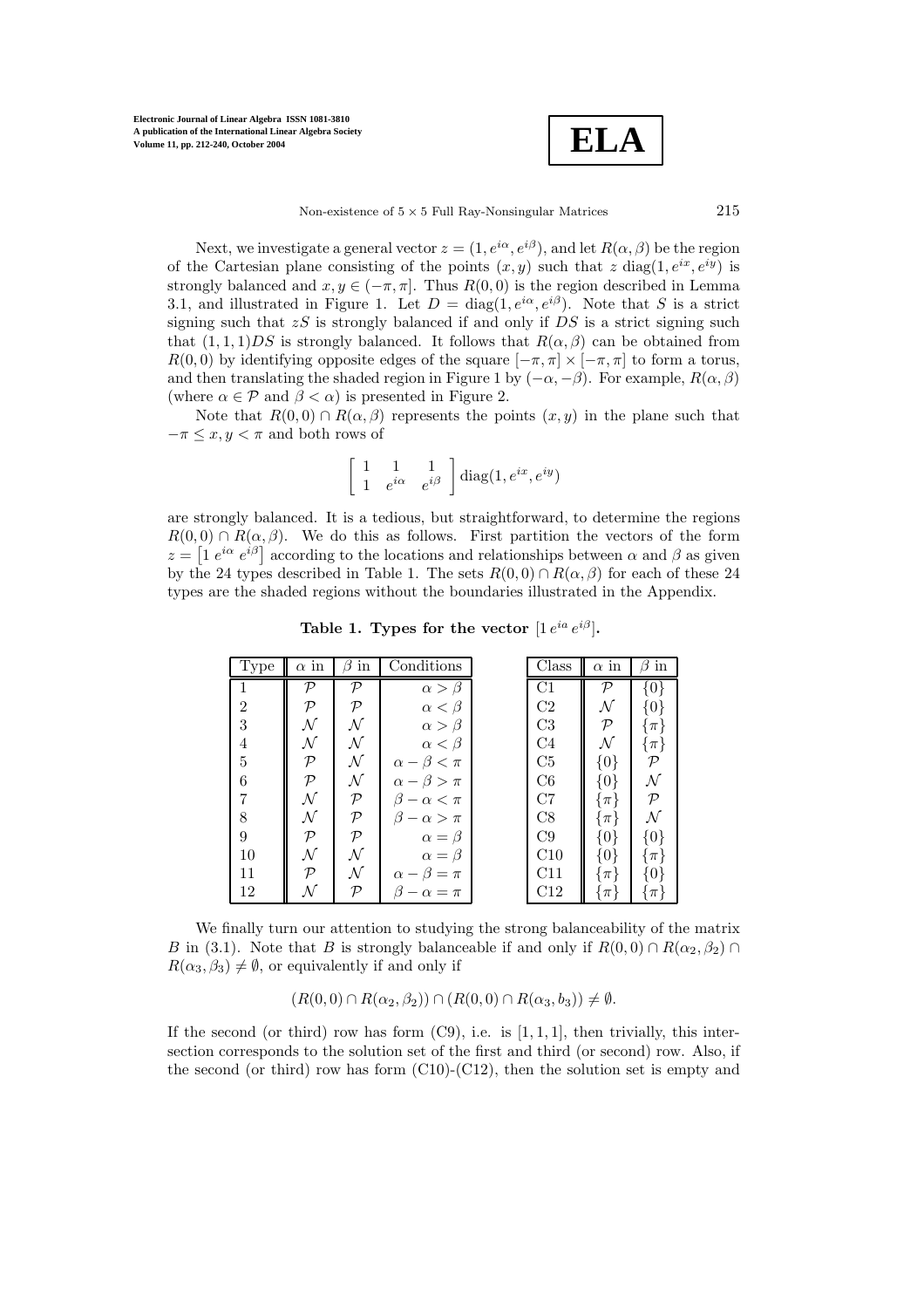

so intersection is trivially empty. Thus, we need only consider those cases when the second and third rows are of one of the first 20 types listed on Table 1 that is, for each pair of these 20 types we need to study the intersection of the pair of corresponding regions listed in the Appendix.

The results of this straight-forward but tedious study are summarized in Table 2 below. The rows and columns of Table 2 are indexed by the 20 classes other than (C9)-(C12). An entry of '1' indicates that the pair of specified regions always has nonempty intersection. For example, the fact that there is a '1' in the row indexed by 9 and column indexed by 1, implies that every  $3 \times 3$  matrix whose first row is  $[1, 1, 1]$ , whose second row is of type  $(9)$ , and whose third row is type  $(2)$ , is strongly balanceable, and hence not ray-nonsingular.

For some pairs of types the regions intersect only under certain conditions on  $\alpha_1, \alpha_2, \beta_1, \beta_2$ . For example, consider a matrix B whose rows are  $u_1 = \begin{bmatrix} 1 & 1 & 1 \end{bmatrix}$ ,  $u_2 =$ [1  $e^{i\alpha_1} e^{i\beta_1}$ ] of type (C1) and  $u_3 = [1 e^{i\alpha_2} e^{i\beta_2}]$  of type (C5). From the figures in the Appendix, we see that the corresponding solution sets have empty intersection if and only if  $\pi - \beta_2 \leq \alpha_1$ . Table 3 lists other conditions, derived from an analysis of the regions in Figure 1, for certain pairs to have empty intersection. We include only those pairs relevant to our discussion.

**Table 2. Types of pairs whose solution sets always have nonempty intersection**

|                  |   | $\overline{2}$ | 3            | 4            | $\overline{5}$ | 6            | 7            | $\,8\,$      | $\boldsymbol{9}$ | $10\,$       | $11\,$       | 12           | C1 | C2           | C3 | C <sub>4</sub> | C5           | C6           | C7 | C8 |
|------------------|---|----------------|--------------|--------------|----------------|--------------|--------------|--------------|------------------|--------------|--------------|--------------|----|--------------|----|----------------|--------------|--------------|----|----|
| 1                | 1 |                |              |              |                |              |              |              |                  |              |              |              |    |              |    |                |              |              |    |    |
| $\,2$            |   | $\mathbf{1}$   |              |              |                |              |              |              |                  |              |              |              |    |              |    |                |              |              |    |    |
| $\sqrt{3}$       |   | $\mathbf{1}$   | $\mathbf{1}$ |              |                |              |              |              |                  |              |              |              |    |              |    |                |              |              |    |    |
| $\,4\,$          | 1 |                |              | $\mathbf{1}$ |                |              |              |              |                  |              |              |              |    |              |    |                |              |              |    |    |
| $\bf 5$          |   |                |              |              | 1              |              |              |              |                  |              |              |              |    |              |    |                |              |              |    |    |
| $\,6$            |   | $\mathbf 1$    |              | $\mathbf{1}$ | 1              | 1            |              |              |                  |              |              |              |    |              |    |                |              |              |    |    |
| $\overline{7}$   |   |                |              |              | $\mathbf{1}$   |              | $\mathbf{1}$ |              |                  |              |              |              |    |              |    |                |              |              |    |    |
| $\,8\,$          | 1 |                | 1            |              |                |              | $\mathbf 1$  | $\mathbf{1}$ |                  |              |              |              |    |              |    |                |              |              |    |    |
| $\boldsymbol{9}$ | 1 |                |              |              |                |              |              |              | $\mathbf{1}$     |              |              |              |    |              |    |                |              |              |    |    |
| $10\,$           | 1 |                |              |              |                |              |              |              |                  | 1            |              |              |    |              |    |                |              |              |    |    |
| 11               |   | $\mathbf 1$    |              | $\mathbf{1}$ | 1              |              | 1            |              |                  |              | $\mathbf{1}$ |              |    |              |    |                |              |              |    |    |
| $12\,$           | 1 |                | $\mathbf{1}$ |              | 1              |              | 1            | $\mathbf{1}$ |                  |              |              | 1            |    |              |    |                |              |              |    |    |
| $\rm C1$         | 1 |                |              | $\mathbf{1}$ | 1              |              | 1            |              | $\mathbf{1}$     |              |              | $\mathbf{1}$ | 1  |              |    |                |              |              |    |    |
| $\rm{C2}$        | 1 |                |              | 1            | 1              |              | 1            |              |                  | 1            | 1            |              |    | 1            |    |                |              |              |    |    |
| $\rm C3$         |   | 1              |              | $\mathbf{1}$ | $\mathbf 1$    | $\mathbf{1}$ |              |              |                  | $\mathbf{1}$ | $\mathbf{1}$ |              |    |              | 1  |                |              |              |    |    |
| $\rm{C}4$        | 1 |                |              |              |                |              | 1            | 1            | $\mathbf{1}$     |              |              | 1            |    |              |    |                |              |              |    |    |
| $\rm C5$         |   | 1              | 1            |              | 1              |              | 1            |              | $\mathbf{1}$     |              | $\mathbf{1}$ |              |    | 1            |    | 1              | $\mathbf{1}$ |              |    |    |
| $\rm{C6}$        |   |                | 1            |              | 1              |              | 1            |              |                  |              |              | 1            | 1  |              | 1  |                |              | $\mathbf{1}$ |    |    |
| C7               | 1 |                | 1            |              |                |              | 1            | $\mathbf{1}$ |                  | 1            |              | 1            |    | $\mathbf{1}$ |    | 1              |              |              | 1  |    |
| C8               | T | 1              |              |              | 1              | $\mathbf{1}$ |              |              | 1                |              | $\mathbf{1}$ |              | 1  |              | 1  |                |              |              |    | 1  |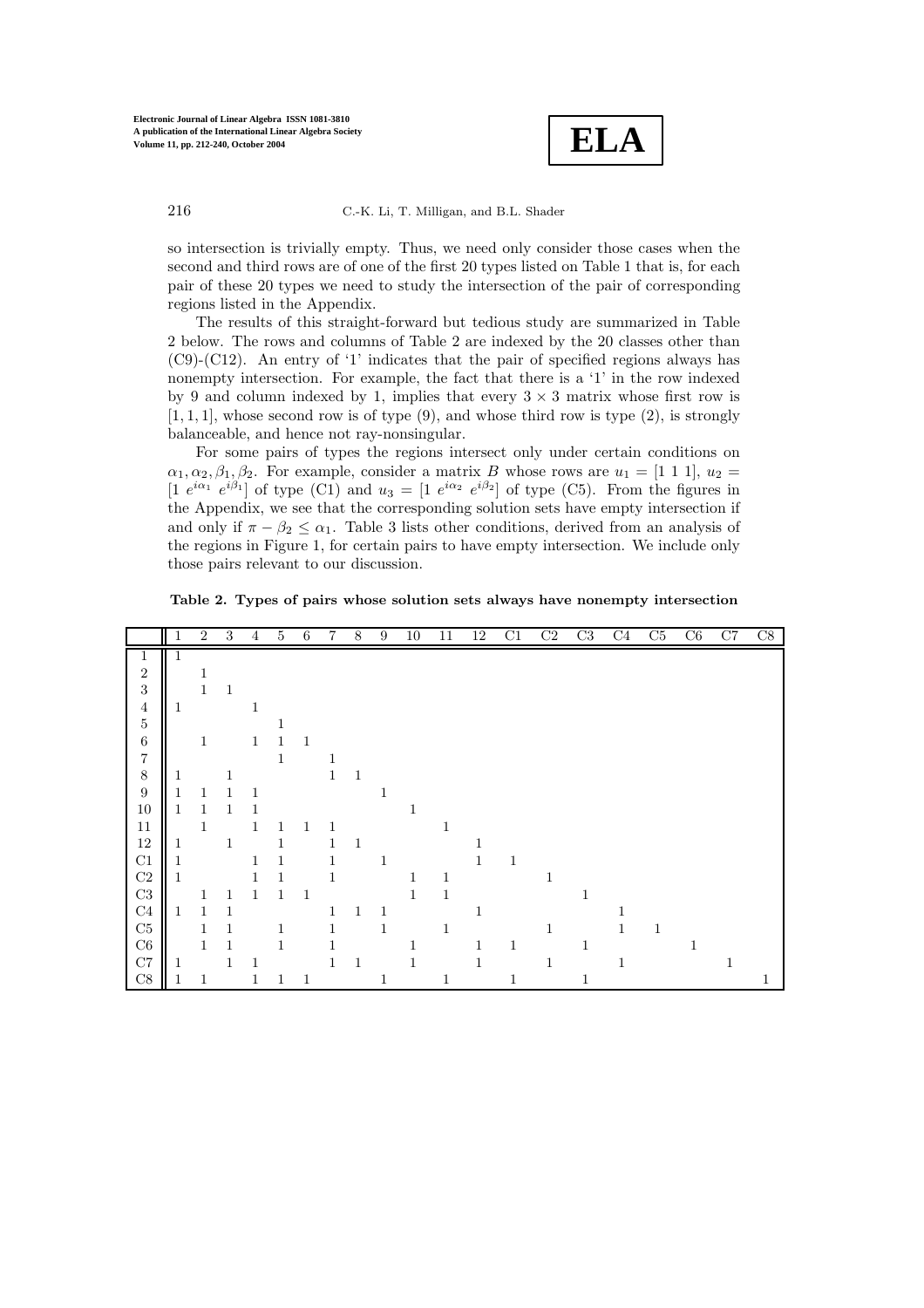

| Type of                          | Type of                          | Condition on                                   |
|----------------------------------|----------------------------------|------------------------------------------------|
| $[1 e^{i\alpha_1} e^{i\beta_1}]$ | $[1 e^{i\alpha_2} e^{i\beta_2}]$ | $\alpha_1, \alpha_2, \beta_1, \beta_2$         |
| <sup>1</sup>                     | 6                                | $\alpha_2 \leq \alpha_1$                       |
| 1                                | 11                               | $\alpha_2 \leq \alpha_1$                       |
| $6\phantom{.}6$                  | 9                                | $\alpha_1 \leq \alpha_2$                       |
| 6                                | 10                               | $\beta_2 \leq \beta_1$                         |
| 6                                | C1                               | $\alpha_1 \leq \alpha_2$                       |
| 6                                | C5                               | $\beta_1 - \beta_2 + 2\pi \leq \alpha_1$       |
| 6                                | C6                               | $\beta_2 \leq \beta_1$                         |
| 9                                | 11                               | $\alpha_2 \leq \alpha_1$                       |
| 9                                | C7                               | $\beta_2 \leq \alpha_1 = \beta_1$              |
| 10                               | 12                               | $\alpha_1 \leq \alpha_2$                       |
| 10                               | C1                               | $\beta_1 + \pi = \alpha_1 + \pi \leq \alpha_2$ |
| 10                               | C5                               | $\beta_1 + \pi = \alpha_1 + \pi \leq \beta_2$  |
| 10                               | C8                               | $\beta_1 = \alpha_1 \leq \beta_2$              |
| 11                               | C6                               | $\beta_2 \leq \beta_1 = \alpha_1 - \pi$        |
| 12                               | C5                               | $\alpha_1 + \pi = \beta_1 \leq \beta_2$        |
| C1                               | C5                               | $\pi \leq \alpha_1 + \beta_2$                  |
| C3                               | C5                               | $\pi \leq \alpha_1 + \beta_2$                  |
| C5                               | C7                               | $\beta_2 \leq \beta_1$                         |
| C5                               | C8                               | $\beta_2 + \pi \leq \beta_1$                   |
| C6                               | C8                               | $\beta_1 \leq \beta_2$                         |

**Table 3. Necessary and sufficient conditions for empty intersection of the two solution sets.**

We conclude this section by illustrating how to use Tables 2 and 3 to determine information about the *columns* of certain matrices. This will allow the reader to get a feel for how these arguments work while also providing information needed later.

EXAMPLE 3.2. Let B be a  $3 \times 3$  matrix which is not strongly balanceable and whose rows are

 $u_1 = [ 1 \ 1 \ 1], \quad u_2 = [ 1 \ 1 \ e^{i\beta_1} ], \quad u_3 = [ 1 \ -1 \ e^{i\beta_2} ],$ 

where  $\{e^{i\beta_1}, e^{i\beta_2}\}\cap \{\pm 1\}=\emptyset$ .

If we assume that  $\beta_1 \in \mathcal{P}$ , then  $u_2$  has type (C5) and  $u_3$  has type (C7) or (C8). By Table 3, if  $u_3$  has type (C7) then  $\beta_2 \leq \beta_1$ , if  $u_3$  has type (C8), then  $\beta_2 + \pi \leq \beta_1$ . If we are interested in the vector  $v = [1 \quad e^{i\beta_1} \quad e^{i\beta_2}]$ , then v has one of the following types:  $(1)$ ,  $(6)$ ,  $(9)$  or  $(11)$ .

If  $\beta_1 \in \mathcal{N}$ , then we may apply the above reasoning to  $\overline{B}$ , and thereby conclude that  $v$  has one of the following types:  $(4)$ ,  $(8)$ ,  $(10)$ ,  $(12)$ .

Therefore, v has type  $(1)$ ,  $(4)$ ,  $(6)$ ,  $(8)$ ,  $(9)$ ,  $(10)$ ,  $(11)$  or  $(12)$ .

A similar analysis gives the following.

EXAMPLE 3.3. Let B be a  $3 \times 3$  matrix which is not strongly balanceable and whose rows are

 $u_1 = [ 1 \ 1 \ 1], \quad u_2 = [ 1 \ -1 \ e^{i\beta_1}], \quad u_3 = [ 1 \ 1 \ e^{i\beta_2}],$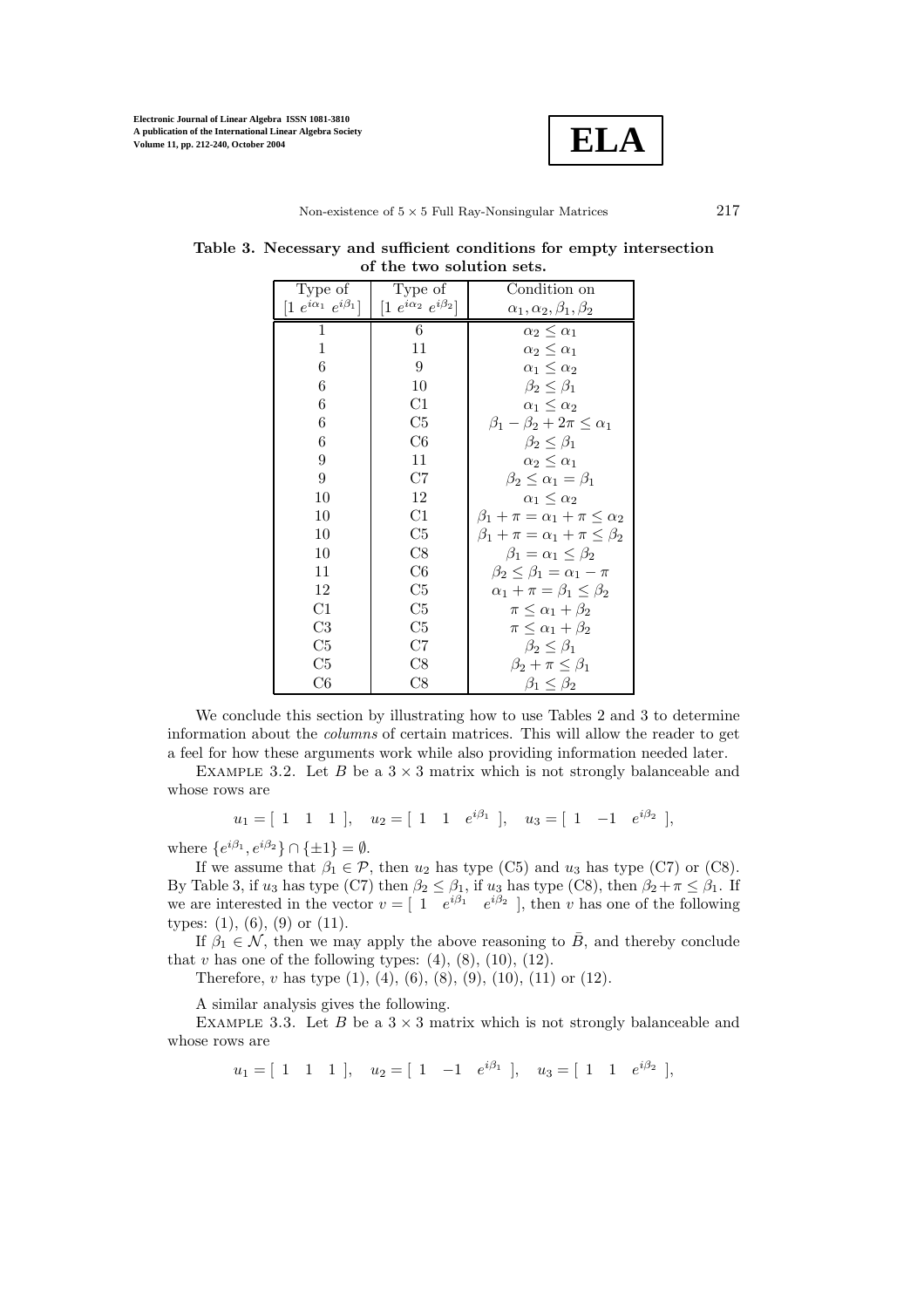

where  $\{e^{i\beta_1}, e^{i\beta_2}\} \cap \{\pm 1\} = \emptyset$ . Then  $[1 e^{i\beta_1} e^{i\beta_2}]$  has one of the following types: (2),  $(3)$ ,  $(6)$  or  $(8)$ – $(12)$ .

**4. Proof of main theorem.** Throughout the remainder of the paper we will let A denote a  $5 \times 5$  full ray nonsingular matrix. We say that A is in standard form if each entry in row and column 1 is equal to 1. By Lemma 2.1, there is no loss of generality in assuming that A is in standard form. We first show that A has a  $3 \times 3$ submatrix that is ∼-equivalent to one of several special forms.

PROPOSITION 4.1. *If* A *is a*  $5 \times 5$  *full ray-nonsingular matrix, then* A *has a*  $3 \times 3$ *submatrix that is* ∼ −equivalent *to a matrix of one of the following forms:*

(a) 
$$
\begin{bmatrix} 1 & 1 & 1 \\ 1 & 1 & 1 \\ 1 & e^{i\alpha} & e^{i\beta} \end{bmatrix}
$$
, (b)  $\begin{bmatrix} 1 & 1 & 1 \\ 1 & -1 & 1 \\ 1 & e^{i\alpha} & e^{i\beta} \end{bmatrix}$ , (c)  $\begin{bmatrix} 1 & 1 & 1 \\ 1 & -1 & e^{i\beta} \\ 1 & e^{i\alpha} & -1 \end{bmatrix}$ ,  
(d)  $\begin{bmatrix} 1 & 1 & 1 \\ 1 & 1 & e^{i\beta} \\ 1 & e^{i\alpha} & -1 \end{bmatrix}$ , or (e)  $\begin{bmatrix} 1 & 1 & 1 \\ 1 & 1 & e^{i\beta} \\ 1 & e^{i\alpha} & 1 \end{bmatrix}$ .

*Proof.* Let A be a  $5 \times 5$  full ray-nonsingular matrix in standard form. By Lemma 2.4, each row and column of A intersects a  $2 \times 2$  submatrix of the form

$$
\left[\begin{array}{cc} x & y \\ z & \pm \frac{yz}{x} \end{array}\right].
$$

By Lemma 2.1, we may assume that the  $2 \times 2$  submatrix intersecting the first row is  $A[{1, 2}, {1, 2}]$ , and that  $a_{jk} = 1$  whenever  $j = 1$  or  $k = 1$ . Then  $a_{22} = \pm 1$ . Let  $a_{jk} = e^{ix_{jk}}$  and  $u_j = [1, e^{ix_{j2}}, e^{ix_{j3}}]$  for  $j, k = 1, 2, 3, 4, 5$ .

We claim that one of the following conditions holds:

(4.1) 
$$
e^{ix_{23}} = \pm 1 \text{ or } e^{ix_{j2}} = \pm 1 \text{ for some } j \in \{3, 4, 5\},
$$

$$
e^{ix_{j3}} = \pm 1 \text{ for some } j \in \{3, 4, 5\},
$$

$$
e^{ix_{j2}} = \pm e^{ix_{j3}} \text{ for some } j \in \{3, 4, 5\}.
$$

Suppose to the contrary that none of these conditions hold. Then  $u_3$ ,  $u_4$  and  $u_5$ do not have types  $(C1)$ – $(C12)$  nor  $(9)$ – $(12)$ . Also,  $u_2$  can only have type  $(C5)$ – $(C8)$ . In fact, since  $A \sim \overline{A}$ , we may assume without loss of generality that  $x_{23} \in \mathcal{P}$ , and therefore  $u_2$  has either type (C5) or (C7).

First consider the case that  $u_2$  has type (C5). Because the matrix with rows  $u_1$ ,  $u_2$  and  $u_j$  is not strongly balanceable, Table 2 implies that each  $u_j$  ( $j = 3, 4, 5$ ) has type

$$
(1), (4), (6)
$$
 or  $(8)$ .

Note that if two vectors, say  $u_j$  and  $u_k$ , have the same type, then the matrix with rows  $u_1, u_j$  and  $u_k$  is strongly balanceable by Table 2. Also, from Table 2, any collection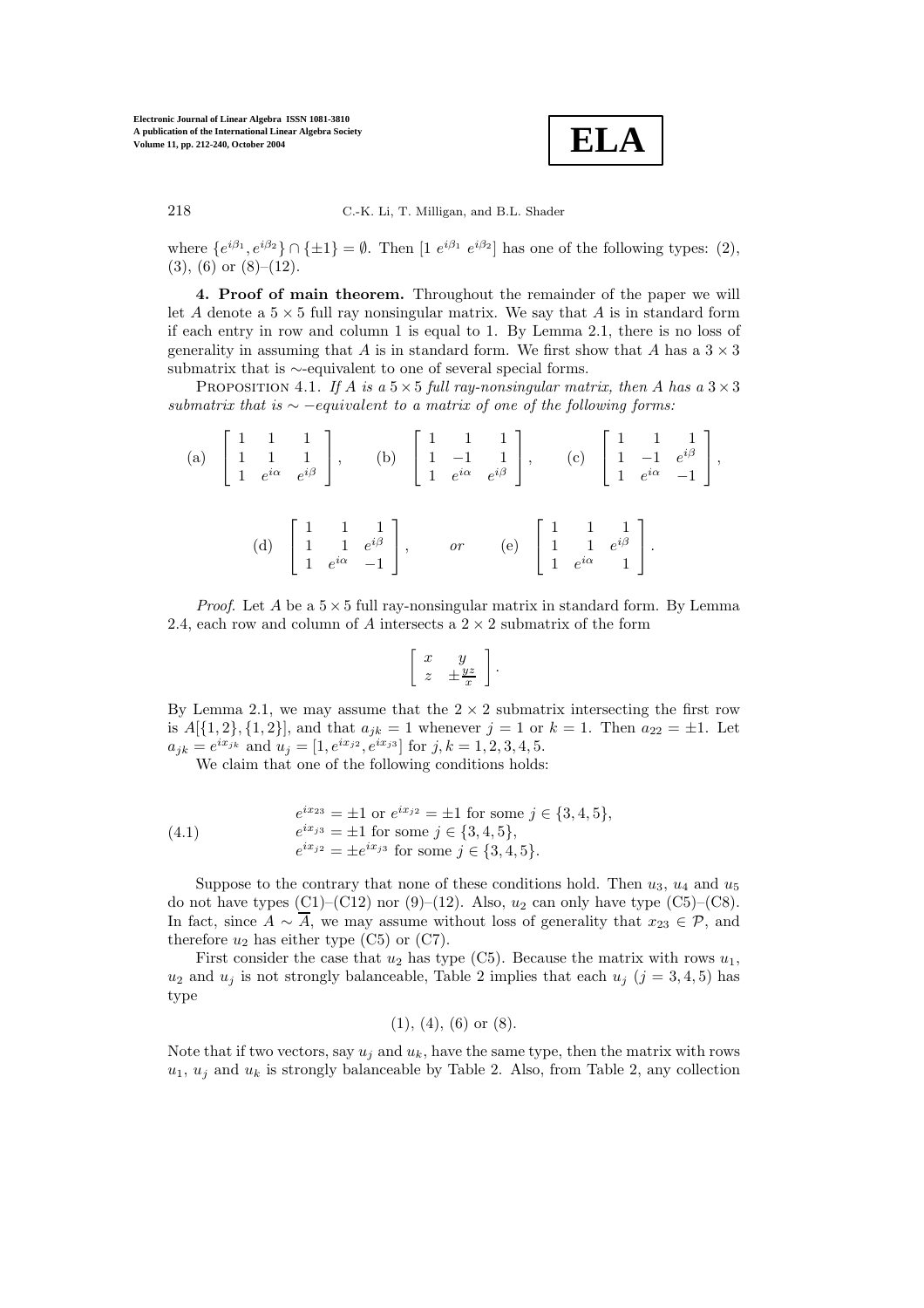

of three distinct rows of types  $(1)$ ,  $(4)$ ,  $(6)$  or  $(8)$  contains two rows whose solutions sets intersect, and we have the contradiction that A contains a strongly balanceable  $3 \times 3$  submatrix. Thus,  $u_2$  does not have type (C5).

Next consider the remaining case that  $u_2$  has type (C7). Because the matrix with rows  $u_1$ ,  $u_2$  and  $u_j$  is not strongly balanceable, Table 2 implies that each  $u_j$  $(i = 3, 4, 5)$  has type

$$
(2), (5)
$$
 or  $(6)$ .

As no type can be repeated, we can assume that  $u_3$  has type  $(2)$ ,  $u_4$  has type  $(5)$  and  $u_5$  has type (6). But then the matrix with rows  $u_1$ ,  $u_3$  and  $u_5$  is strongly balanceable by Table 2. Thus,  $u_2$  does not have type  $(C7)$  and we have a contradiction.

Therefore we have shown that at least one of the three conditions in (4.1) holds. If  $e^{ix_{23}} = \pm 1$  or  $e^{ix_{j2}} = \pm 1$  for some  $j \in \{3,4,5\}$ , then A has a  $3 \times 3$  submatrix equivalent to a matrix of form (a) or (b). If for some  $j \in \{3, 4, 5\}$  we have  $e^{ix_{j3}} = \pm 1$ , then A has a  $3 \times 3$  submatrix equivalent to a matrix of form (c), (d) or (e). Suppose, for some  $j \in \{3, 4, 5\}$ , that  $e^{ix_{j2}} = \pm e^{ix_{j3}}$ . Then

|  | $\pm 1$ $\pm 1$ $\sim$ | $e^{ix_{23}}$                                            | $\sim$ $\pm 1$ 1 $\pm e^{ix_{23}}$ |                           |  | $\sim$ 1 $\pm 1$ | $\pm e^{ix_{23}}$ |  |
|--|------------------------|----------------------------------------------------------|------------------------------------|---------------------------|--|------------------|-------------------|--|
|  |                        | 1 $e^{ix_j}$ $\pm e^{ix_j}$   $e^{-ix_j}$ $\pm e^{ix_j}$ |                                    | $\pm 1$     $1 e^{-ix_j}$ |  |                  |                   |  |

In other words, A has a  $3 \times 3$  submatrix equivalent to a matrix of form (c), (d) or  $(e)$ .  $\Box$ 

In the following subsections we show the presence of each type of  $3 \times 3$  submatrix in Proposition 4.1 leads to a contradiction.

**4.1. Form (a).** In this section, we show that a full 5 by 5 full ray-nonsingular matrix does not have a  $3 \times 3$  submatrix with form (a).

PROPOSITION 4.2. Let A be a  $5 \times 5$  full ray pattern whose leading submatrix has *form* (a)*. Then* A *is not ray-nonsingular.*

*Proof.* Assume to the contrary that A is ray-nonsingular. Without loss of generality we may assume that A is in standard form.

Let  $u_1, u_2, u_3, u_4, u_5$  be the rows of  $A[{1, 2, 3, 4, 5}, {1, 2, 3}]$ . Thus,  $u_1 = u_2$  $\begin{bmatrix} 1 & 1 & 1 \end{bmatrix}$ . Let

$$
u_3 = [1 \t e^{i\alpha_3} \t e^{i\beta_3}], \t u_4 = [1 \t e^{i\alpha_4} \t e^{i\beta_4}], \t u_5 = [1 \t e^{i\alpha_5} \t e^{i\beta_5}].
$$

Note that since  $u_1 = u_2 = \begin{bmatrix} 1 & 1 & 1 \end{bmatrix}$ ,  $u_i$   $(i \in \{3, 4, 5\})$  is not of the type  $(1)$ (12) nor (C1)–(C9); otherwise the matrix with rows  $u_1, u_2, u_i$  is strongly balanceable. So  $u_i$  ( $i \in \{3,4,5\}$ ) has type (C10), (C11) or (C12). If  $u_3 = u_4 = u_5$ , then the matrix with rows  $u_3, u_4, u_5$  is strongly balanceable. Thus,  $u_3, u_4, u_5$  are not all equal. Thus, by ∼-equivalence, we may assume that A is one of the following two matrices.

$$
B_1 = \begin{bmatrix} 1 & 1 & 1 & 1 & 1 \\ 1 & 1 & 1 & a_{24} & a_{25} \\ 1 & 1 & -1 & a_{34} & a_{35} \\ 1 & 1 & -1 & a_{44} & a_{45} \\ 1 & -1 & 1 & a_{54} & a_{55} \end{bmatrix}, \qquad B_2 = \begin{bmatrix} 1 & 1 & 1 & 1 & 1 \\ 1 & 1 & 1 & a_{24} & a_{25} \\ 1 & 1 & -1 & a_{34} & a_{35} \\ 1 & -1 & -1 & a_{44} & a_{45} \\ 1 & -1 & 1 & a_{54} & a_{55} \end{bmatrix}.
$$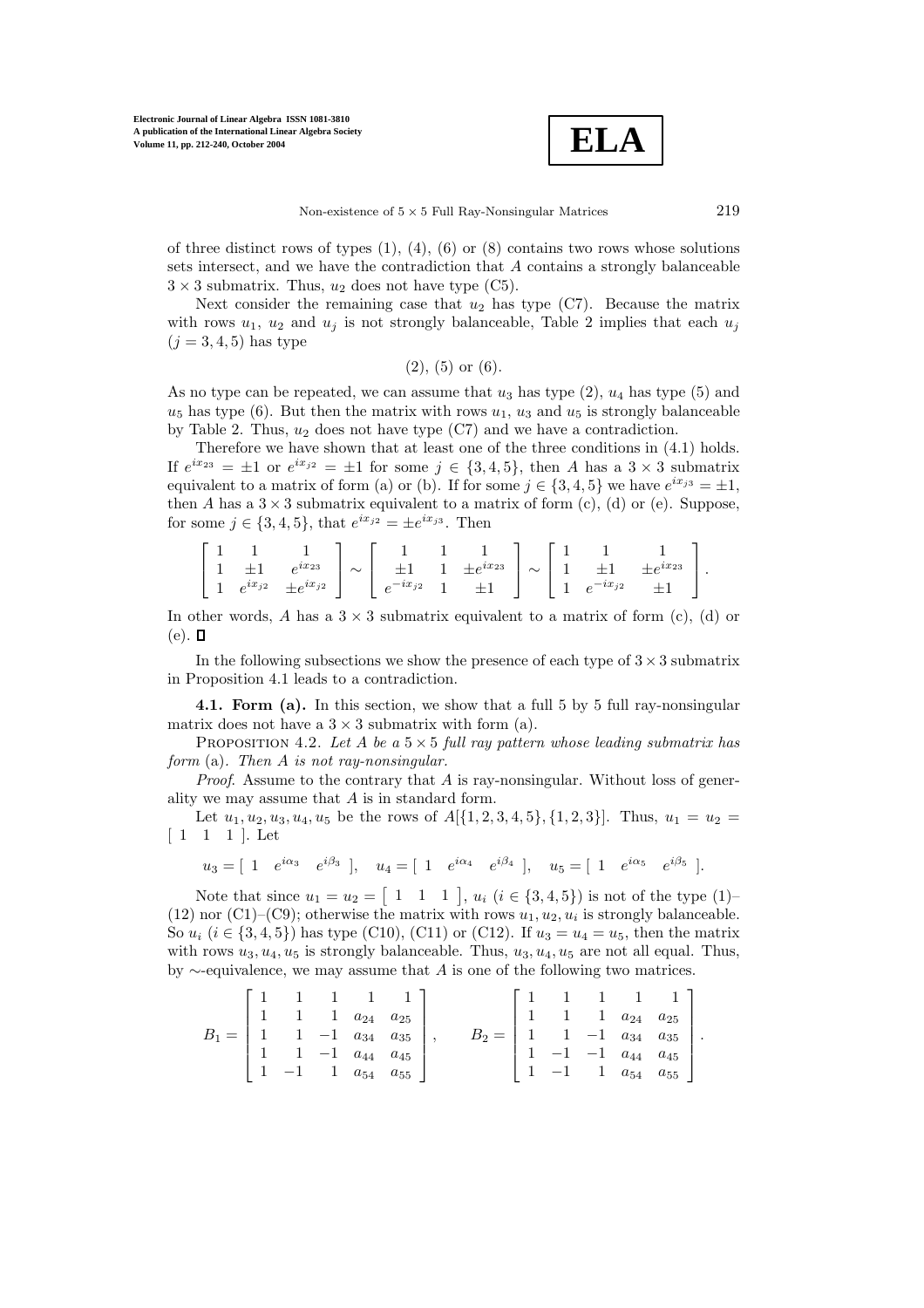

220 C.-K. Li, T. Milligan, and B.L. Shader

In both cases,  $A$  has the  $3 \times 3$  submatrices

|  | $a_{2j}$ | and |  | $a_{2j}$ |
|--|----------|-----|--|----------|
|  | $a_{3j}$ |     |  | $a_{5j}$ |

for  $j = 4, 5$ . Since the transpose of neither of these matrices is strongly balanceable,  $a_{ij} = \pm 1$  for  $i = 2, 3, 5$  and  $j = 4, 5$ . If  $A = B_1$ , then A has the  $3 \times 3$  submatrices

$$
\left[\begin{array}{ccc} 1 & 1 & 1 \\ 1 & 1 & a_{2j} \\ 1 & 1 & a_{4j} \end{array}\right],
$$

and so  $a_{4j} = \pm 1$  for  $j = 4, 5$ . If  $A = B_2$ , then A has the  $3 \times 3$  submatrices

|  | $a_{2j}$ | $\sim$ |  | $^{\mathrm{u_{2}}\mathrm{}}$ |  |
|--|----------|--------|--|------------------------------|--|
|  | $a_{4j}$ |        |  | $a_{4j}$                     |  |

Thus,  $a_{4j} = \pm 1$  for  $j = 4, 5$ . And therefore,  $a_{kj} = \pm 1$  for all k, j, and by Lemma 2.3, A is not ray-nonsingular–a contradiction.

Therefore, no  $3 \times 3$  submatrix of A is equivalent to (a).  $\Box$ 

**4.2. Form (b).** In this section, we show that the existence of a submatrix of A with form (b) implies that all entries of A are in  $\{\pm 1\}$ , and thereby contradict Lemma 2.3.

PROPOSITION 4.3. Let A be a  $5 \times 5$  full ray pattern whose leading  $3 \times 3$  principle *submatrix has form* (b)*. Then* A *is not ray-nonsingular.*

*Proof.* Suppose to the contrary that A is ray-nonsingular. Without loss of generality we may assume that A is in standard form.

Let  $u_1, \ldots, u_5$  be the rows of  $A[\{1, 2, 3, 4, 5\}, \{1, 2, 3\}]$ . Thus  $u_1 = [1 \ 1 \ 1]$  and  $u_2 = [1 -1 1]$ . Let

 $u_3 = [ 1 \quad e^{ix_3} \quad e^{iy_3} ], \quad u_4 = [ 1 \quad e^{ix_4} \quad e^{iy_4} ], \quad u_5 = [ 1 \quad e^{ix_5} \quad e^{iy_5} ].$ 

By Proposition 4.2, no  $e^{iy_j}$   $(j = 3, 4, 5)$  is equal to 1, and not all  $e^{iy_j}$   $(j = 3, 4, 5)$ equal −1. Thus, there exists a  $j \in \{3,4,5\}$ , such that  $e^{iy_j} \neq \pm 1$  and, since  $A \sim \overline{A}$ , we may assume without loss of generality that  $y_3 \in \mathcal{P}$ .

Since for each  $j \in \{3,4,5\}$  the matrix with rows  $u_1, u_2, u_j$  is not strongly balanceable and since no submatrix of A is  $\sim$ -equivalent to a matrix of form (a), Example 3.3 implies that each  $u_j$  ( $j = 3, 4, 5$ ) has one of the following types:

 $(2), (3), (6), (8)$ – $(12), (C3)$ – $(C8), (C10)$  or  $(C12)$ .

In particular, we see that  $u_3$  has one of the following types:

$$
(2), (8), (9), (12), (C5)
$$
 or  $(C7)$ .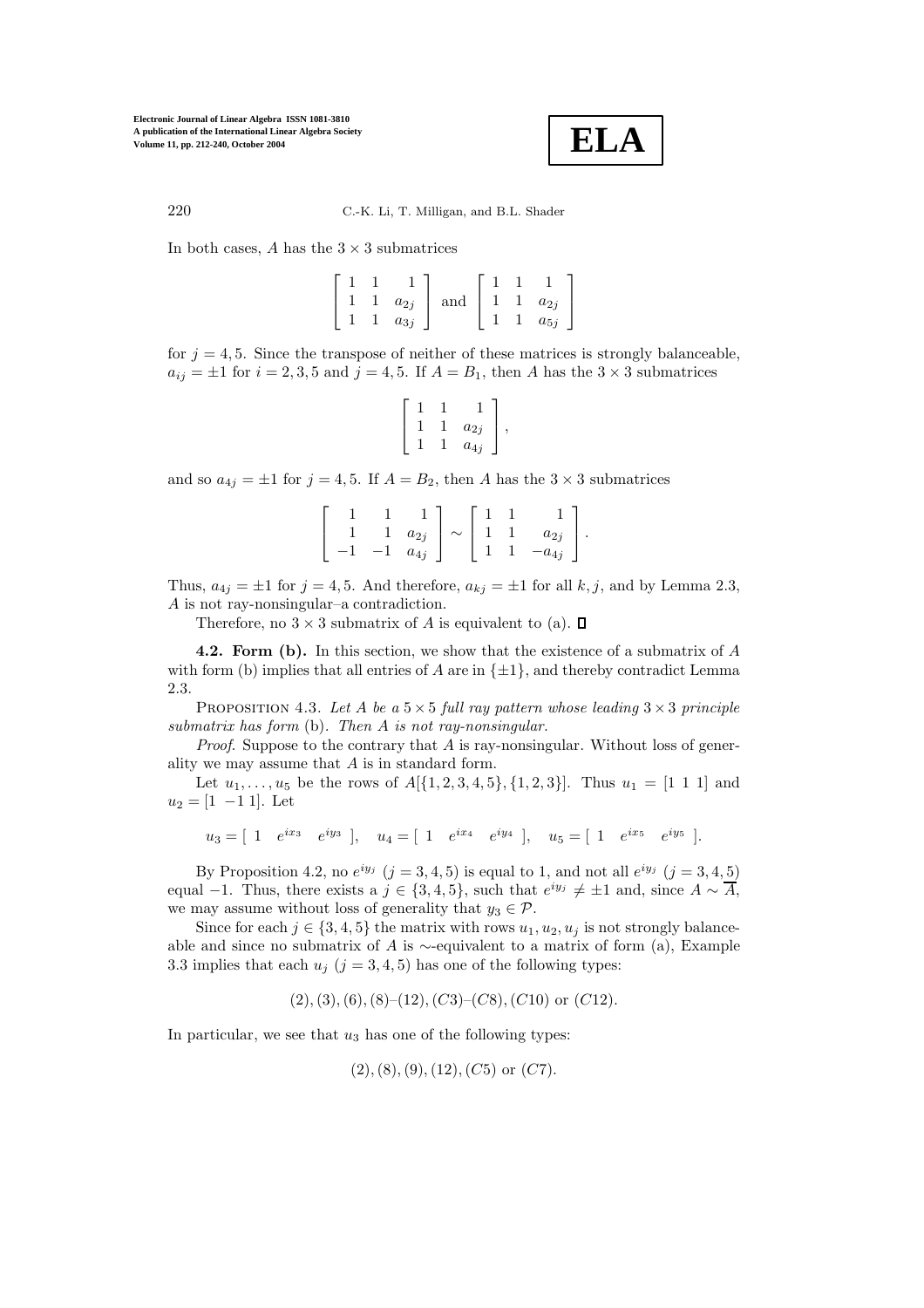

Non-existence of  $5 \times 5$  Full Ray-Nonsingular Matrices 221

Next, let  $v_1, \ldots, v_5$  be the rows of the matrix obtained from

$$
A[\{1,2,\ldots,5\},\{1,2,3\}]
$$

by multiplying its second column by  $-1$ . Then

$$
v_1 = [1 \ -1 \ 1], \ v_2 = [1 \ 1 \ 1], \ v_3 = [1 \ -e^{ix_3} \ e^{iy_3}], \ v_4 = [1 \ -e^{ix_4} \ e^{iy_4}], \ v_5 = [1 \ -e^{ix_5} \ e^{iy_5}].
$$

Note that  $u_3$  has type  $(2)$ ,  $(9)$ ,  $(C5)$  if and only if  $v_3$  has type  $(8)$ ,  $(12)$ ,  $(C7)$ , respectively. Thus, we may assume without loss of generality that  $u_3$  has type

 $(2), (9)$  or  $(C5)$ .

Now, we consider several subcases.

Case A: Either  $u_4$  or  $u_5$  has type (C10) or (C12). We may assume that  $u_5$  has type (C10) or (C12); otherwise we permute the fourth and fifth rows of A.

 $\textbf{Subcase A.i: } u_5 \text{ has type (C10); i.e. } u_5 = [1 \ 1 \ -1].$ 

Recall that  $u_3$  has type  $(2)$ ,  $(9)$  or  $(C5)$  while  $u_4$  has one of the types:  $(2)$ ,  $(3)$ ,  $(6)$ , (8), (9)–(12), (C3)–(C8), (C10) or (C12).

Consider the matrix

$$
\left[\begin{array}{c} u_1 \\ u_5 \\ u_3 \end{array}\right] = \left[\begin{array}{rrr} 1 & 1 & 1 \\ 1 & 1 & -1 \\ 1 & e^{ix_3} & e^{iy_3} \end{array}\right]
$$

Proposition 4.2 implies that  $u_3$  does not have type (C5). It follows from Example 3.2 that  $u_3$  does not have type (2). Hence  $u_3$  has type (9).

Since the matrix

$$
\left[\begin{array}{c}u_1\\u_3\\u_4\end{array}\right]
$$

is not strongly balanceable, Table 2 implies that  $u_4$  is not of type  $(2)$ ,  $(3)$ ,  $(9)$ ,  $(C4)$ ,  $(C5)$ , or  $(C8)$ . Since this matrix is not equivalent to a matrix of form (a),  $u_4$  is not of type (10) or (C12).

Since

$$
\left[\begin{array}{c}u_1\\u_4\\u_5\end{array}\right]
$$

is not ∼-equivalent to a matrix of form (a),  $u_4$  does not have type (C6) or (C10). Note that

$$
\begin{bmatrix} u_2 \\ u_5 \\ u_4 \end{bmatrix} \sim \begin{bmatrix} 1 & 1 & 1 \\ -1 & 1 & e^{ix_4} \\ 1 & -1 & e^{iy_4} \end{bmatrix} \sim \begin{bmatrix} 1 & 1 & 1 \\ 1 & -1 & -e^{ix_4} \\ 1 & -1 & e^{iy_4} \end{bmatrix}.
$$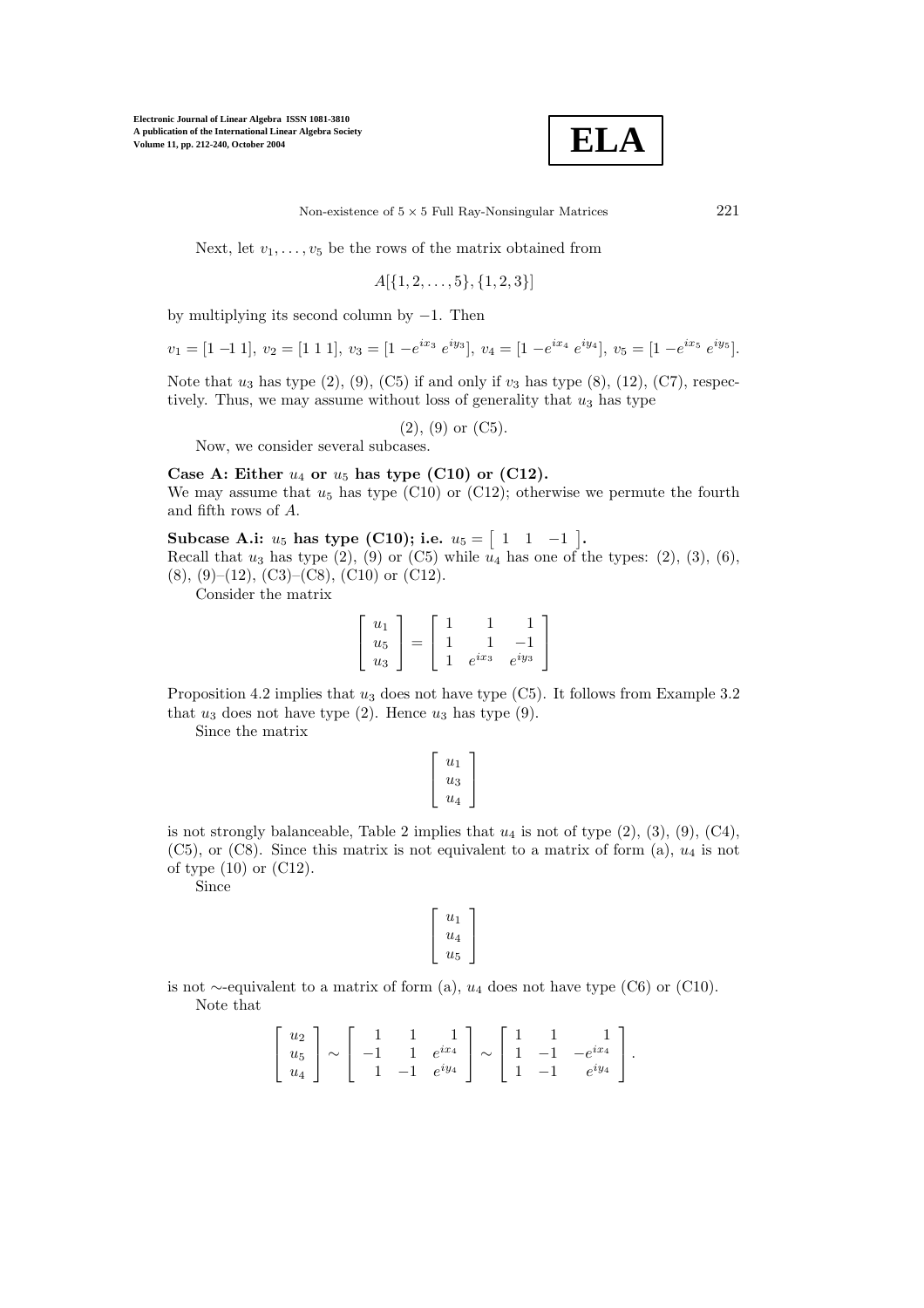

From Table 2, we see that if  $e^{ix_j}, e^{iy_j} \neq \pm 1$ , then the sign of the imaginary parts of  $-e^{ix_j}$  and  $e^{iy_j}$  do not agree. In other words,  $x_j \in \mathcal{P}$  implies  $y_j \in \mathcal{P}$  and  $x_j \in \mathcal{N}$ implies  $y_i \in \mathcal{N}$ . Thus,  $u_4$  does not have type (6), (8), (11) or (12).

If  $u_4$  has type (C3), then  $v_3$  has type (12) and  $v_4$  has type (C4), and so (by Table 2) the matrix with rows  $v_2$ ,  $v_3$ ,  $v_4$  is strongly balanceable. Thus,  $u_4$  does not have type  $(C3)$ .

If  $u_4$  has type (C7), then by Table 2 the matrix with rows  $u_5, u_3, u_4$  is strongly balanceable because it is equivalent to

$$
\begin{bmatrix} 1 & 1 & -1 \ 1 & e^{ix_3} & e^{ix_3} \ 1 & -1 & e^{iy_4} \end{bmatrix} \sim \begin{bmatrix} 1 & 1 & 1 \ 1 & e^{ix_3} & -e^{ix_3} \ 1 & -1 & -e^{iy_4} \end{bmatrix}
$$

which has rows of type  $(11)$  and  $(C8)$ .

Hence, for each possible type of  $u_4$  we obtain a contradiction. Therefore, subcase A.i, does not occur.

 $\textbf{Subcase A.ii:}~~u_5~\textbf{has type (C12); i.e.}~~u_5 = \left[\begin{array}{ccc} 1 & -1 & -1 \end{array}\right].$ Recall that  $u_3$  has type  $(2)$ ,  $(9)$  or  $(C5)$  while  $u_4$  has one of the following types:  $(2)$ ,  $(3), (6), (8)–(12), (C3)–(C8), (C10)$  or  $(C12)$ . If  $u_3$  has type  $(2)$  or  $(9)$ , then

$$
\begin{bmatrix} u_1 \\ u_3 \\ u_5 \end{bmatrix} = \begin{bmatrix} 1 & 1 & 1 \\ 1 & e^{ix_3} & e^{iy_3} \\ 1 & -1 & -1 \end{bmatrix} \sim \begin{bmatrix} 1 & 1 & 1 \\ 1 & e^{ix_3} & -1 \\ 1 & e^{iy_3} & -1 \end{bmatrix}
$$

is strongly balanceable (by Table 2) because the last two rows both have type (C3). Hence  $u_3$  has type (C5).

Note that if  $u_4$  has type (C10) then we are back to Case A.i., and if it has type  $(C12)$  then we have a  $3 \times 3$  submatrix of form (a) and we contradict Proposition 4.2. Table 2 applied to the matrix with rows  $u_1, u_3, u_4$  implies that  $u_4$  does not have type  $(2), (3), (9), (11), (C4)$  or  $(C5)$ .

The type of  $u_4$  is not (6) or (8); otherwise  $\begin{bmatrix} 1 & -e^{ix_4} & -e^{iy_4} \end{bmatrix}$  has either type (5) or (7),

$$
\begin{bmatrix} u_5 \\ u_2 \\ u_4 \end{bmatrix} = \begin{bmatrix} 1 & -1 & -1 \\ 1 & -1 & 1 \\ 1 & e^{ix_4} & e^{iy_4} \end{bmatrix} \sim \begin{bmatrix} 1 & 1 & 1 \\ 1 & 1 & -1 \\ 1 & -e^{ix_4} & -e^{iy_4} \end{bmatrix} \sim \begin{bmatrix} 1 & 1 & 1 \\ 1 & 1 & -e^{ix_4} \\ 1 & -1 & -e^{iy_4} \end{bmatrix},
$$

and Example 3.2 leads to the contradiction that the last matrix is strongly balanceable by Table 2.

The type of  $u_4$  is not (10); otherwise

$$
\begin{bmatrix} u_1 \\ u_4 \\ u_5 \end{bmatrix} = \begin{bmatrix} 1 & 1 & 1 \\ 1 & e^{ix_4} & e^{ix_4} \\ 1 & -1 & -1 \end{bmatrix} \sim \begin{bmatrix} 1 & 1 & 1 \\ 1 & e^{ix_4} & -1 \\ 1 & e^{iy_4} & -1 \end{bmatrix},
$$

which has second and third row of type (C4), and the matrix is strongly balanceable by Table 2.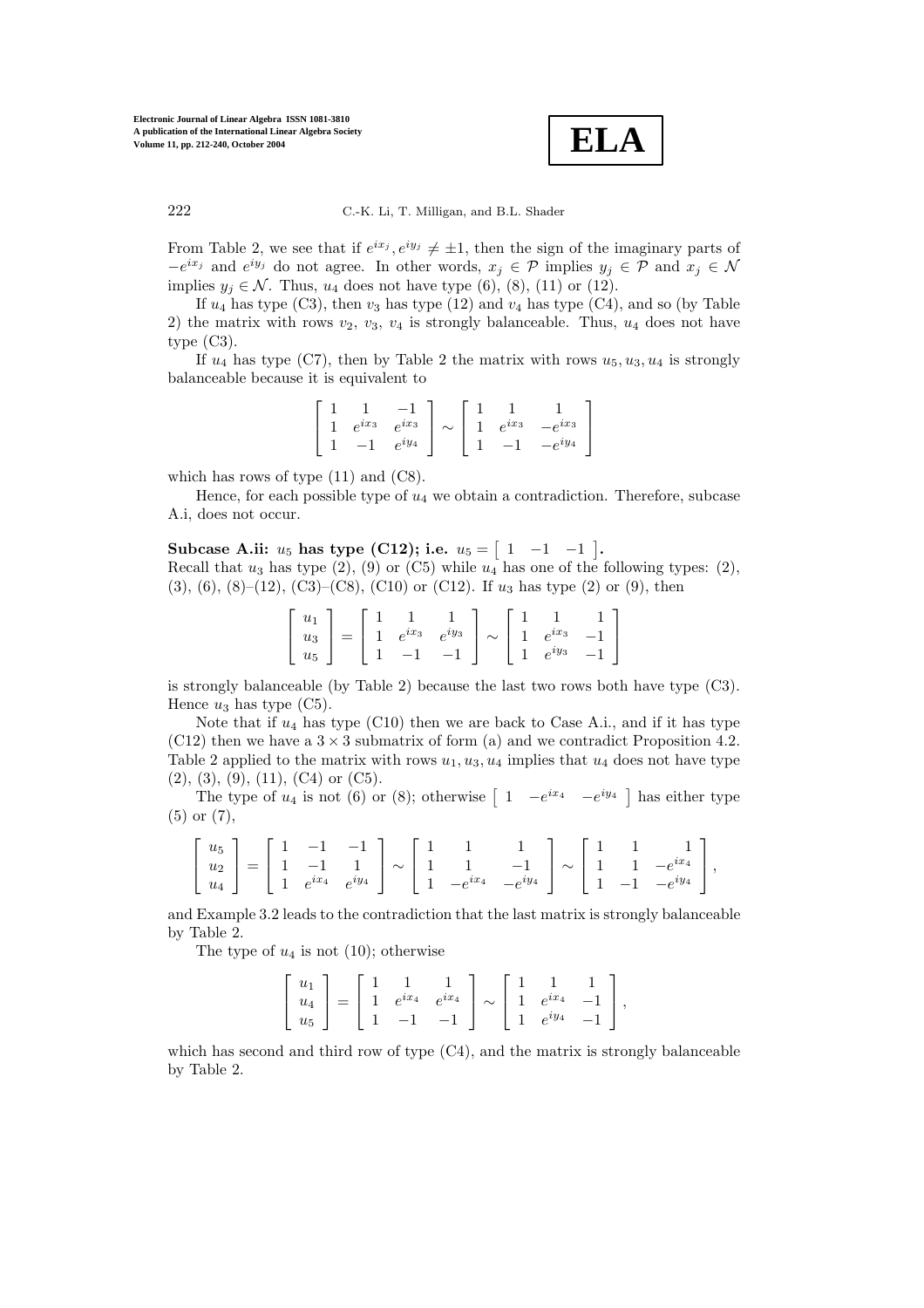

The type of  $u_4$  is not (12); otherwise

| $ u_5 $   |  | $-1$                    | $-1$ |  |                                                             |  |
|-----------|--|-------------------------|------|--|-------------------------------------------------------------|--|
| $u_3$   = |  |                         |      |  | 1 $e^{iy_3} \mid \sim \mid 1 \quad -1 \quad -e^{iy_3} \mid$ |  |
| $u_4$     |  | $1 - e^{iy_4} e^{iy_4}$ |      |  | $1 \t e^{iy_4} -e^{iy_4}$                                   |  |

where  $y_3, y_4 \in \mathcal{P}$ . This matrix has second row of type (C8) and third row of type (11), and hence is strongly balanceable by Table 2.

The type of  $u_4$  is not (C3); otherwise

|  |  |  |  | $\left[ \begin{array}{c} u_2 \\ u_3 \\ u_4 \end{array} \right] = \left[ \begin{array}{ccc} 1 & -1 & 1 \\ 1 & 1 & e^{i y_3} \\ 1 & e^{i x_4} & -1 \end{array} \right] \sim \left[ \begin{array}{ccc} 1 & 1 & 1 \\ 1 & -1 & e^{i y_3} \\ 1 & -e^{i x_4} & -1 \end{array} \right]$<br>$\begin{vmatrix} 1 & -e^{ix_4} & -1 \end{vmatrix}$ |  |
|--|--|--|--|---------------------------------------------------------------------------------------------------------------------------------------------------------------------------------------------------------------------------------------------------------------------------------------------------------------------------------------|--|

where  $y_3, x_4 \in \mathcal{P}$ . But then the second row has type (C7) and the third row has type (C4), and the matrix is strongly balanceable by Table 2.

If  $u_4$  has type (C6), then the matrix with rows  $u_1, u_3, u_4$  is equivalent to

$$
\left[\begin{array}{ccc} 1 & 1 & 1 \\ 1 & 1 & e^{iy_3} \\ 1 & 1 & e^{iy_4} \end{array}\right]
$$

and we contradict Proposition 4.2. Likewise, if  $u_4$  has type (C7) or (C8), then

|  |  | $\left[ \begin{array}{c} u_2 \\ u_4 \end{array} \right] = \left[ \begin{array}{rrr} 1 & -1 & 1 \\ 1 & -1 & e^{iy_4} \end{array} \right] \sim \left[ \begin{array}{rrr} 1 & 1 & 1 \\ 1 & 1 & e^{iy_4} \end{array} \right]$ |  |  |  |
|--|--|---------------------------------------------------------------------------------------------------------------------------------------------------------------------------------------------------------------------------|--|--|--|
|  |  |                                                                                                                                                                                                                           |  |  |  |
|  |  | $\begin{bmatrix} u_5 \end{bmatrix}$ $\begin{bmatrix} 1 & -1 & -1 \end{bmatrix}$ $\begin{bmatrix} 1 & 1 & -1 \end{bmatrix}$                                                                                                |  |  |  |

and we contradict Proposition 4.2.

Therefore, we conclude that Subcase A.ii does not occur. Moreover, Case A does not occur.

### **Case B:** u<sup>4</sup> **and** u<sup>5</sup> **have neither type (C10) nor (C12).**

Recall from the beginning of the proof that  $u_3$  has type  $(2)$ ,  $(9)$  or  $(C5)$ . Also, for  $j = 4, 5, u_j$  has type  $(2), (3), (6), (8) - (12), (C3), (C4), (C6), (C7)$  or  $(C8)$ .

**Subcase B.i:**  ${e^{ix_3}, e^{ix_4}, e^{ix_5}} ∩ \{±1\} = ∅$ .

Since  $\{e^{ix_3}, e^{ix_4}, e^{ix_5}\}\cap \{\pm 1\} = \emptyset$ ,  $u_3$  does not have type (C5), and  $u_j$  ( $j = 4, 5$ ), does not have type  $(C6)$ ,  $(C7)$ , or  $(C8)$ .

First suppose  $u_3$  has the type (2). Table 2 applied to the matrices with rows  $u_1, u_3, u_4$ , and rows  $u_1, u_3, u_5$  implies that  $u_j$  ( $j = 4, 5$ ) has type (8) or (12). Since the matrix with rows  $u_1, u_4, u_5$  is not strongly balanceable, by Table 2,  $u_4$  and  $u_5$  do not have the same type. We may assume that  $u_4$  has type (8) and  $u_5$  has type (12), but then, by Table 2, the matrix with rows  $u_1, u_4, u_5$  is strongly balanceable. Hence  $u_3$  does not have type  $(2)$ .

Next suppose  $u_3$  has type (9). By Table 2, applied to the matrix with rows  $u_1, u_3, u_j$ , the vector  $u_j$   $(j = 4, 5)$  has type  $(6)$ ,  $(8)$ ,  $(10)$ ,  $(11)$ ,  $(12)$  or  $(C3)$ . Note that  $v_3$  has type (12), and Table 2 applied to the matrix with rows  $v_1, v_3, v_j$  ( $j = 4, 5$ ))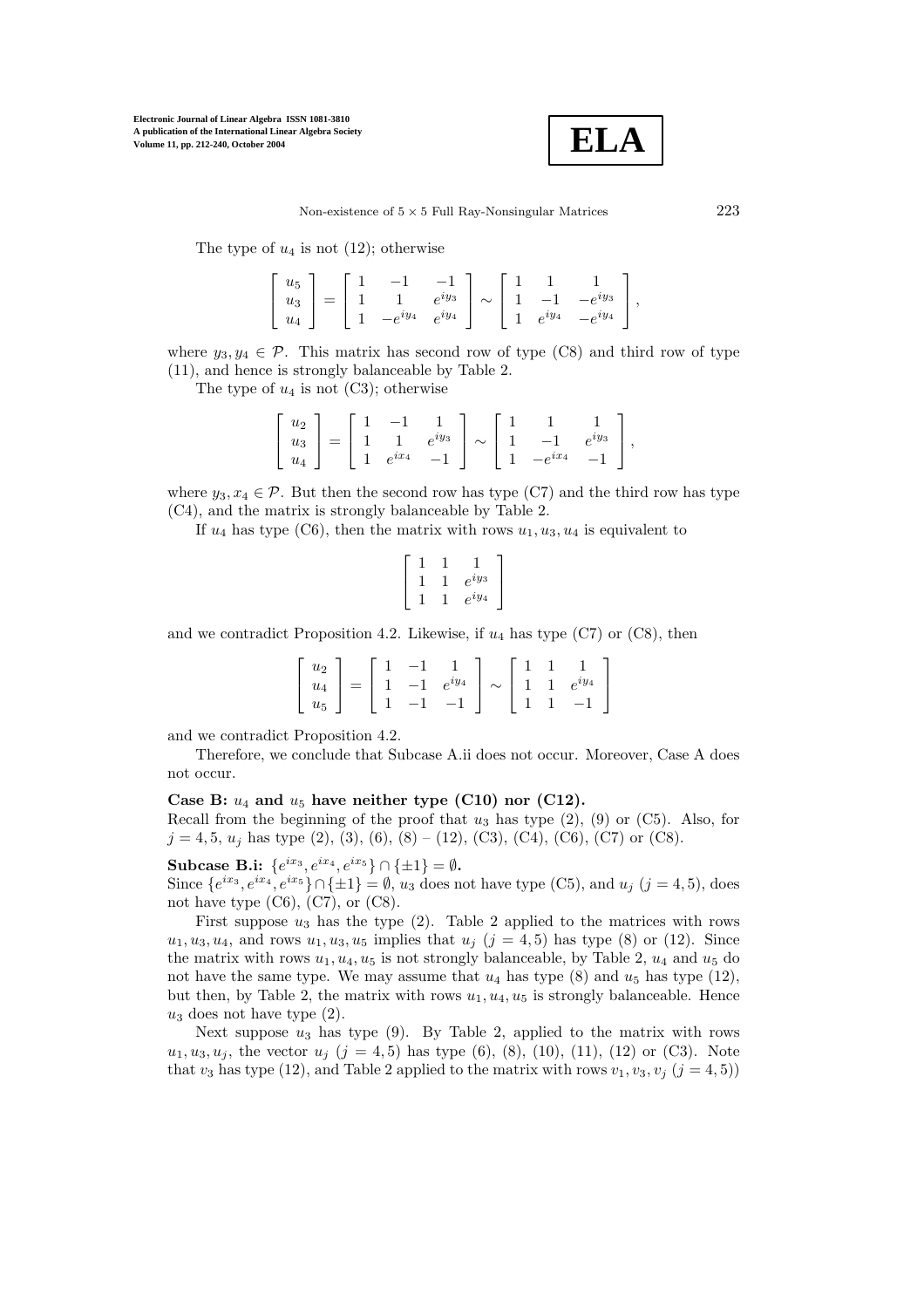

implies that  $v_j$  has type (2), (4), (6), (9), (10), (11), (C2), (C3), (C5), (C8); that is,  $u_j$  has type (8), (5), (3), (12), (11), (10), (C1), (C4), (C7) or (C6). Upon comparison of the two list of possibilities for the type of  $u_j$ , we conclude that  $u_j$  (j = 4,5) has type (8), (10), (11) or (12).

If  $u_i$  has type (8), then  $v_i$  has type (2) and we are back to case handled in the second paragraph of this subcase. Hence  $u_i$  does not have type  $(8)$ .

If  $u_i$  has type (10), then the matrix with rows  $u_1, u_3, u_i$  is ∼-equivalent to a matrix of type (a), contrary to Proposition 4.2. Hence  $u_j$  does not have type (10).

Now  $u_i$  must have the type (11) or (12). By Table 2,  $u_4$  and  $u_5$  do not have the same type. We may assume that  $u_4$  has type (11) and  $u_5$  has type (12). But then

| $u_2$ |  |                                                                          |  |  | $1 \t e^{-ix_4} \t e^{-ix_5}$ |  |
|-------|--|--------------------------------------------------------------------------|--|--|-------------------------------|--|
| $u_4$ |  | $\begin{array}{c c c c c c} 1 & -e^{ix_4} & e^{ix_4} & \sim \end{array}$ |  |  |                               |  |
| $u_5$ |  | $-e^{ix_5}$ $e^{ix_5}$                                                   |  |  |                               |  |

and we contradict Proposition 4.2.

Thus, we conclude that Subcase B.i does not occur.

**Subcase B.ii.**  ${e^{ix_3}, e^{ix_4}, e^{ix_5}} ∩ \{±1\} ≠ ∅$ .

We know that  $u_3$  has type  $(2)$ ,  $(9)$  or  $(C5)$ . We claim that without loss of generality we may assume that  $u_3$  has type  $(C5)$ .

To see this, suppose  $u_3$  has type (2) or (9). Since  $\{e^{ix_3}, e^{ix_4}, e^{ix_5}\} \cap \{\pm 1\} \neq \emptyset$  and since neither  $u_4$  nor  $u_5$  have type (C10) nor (C12), there exists  $j \in \{4, 5\}$  such that  $e^{ix_j} = \pm 1$  while  $e^{iy_j} \neq \pm 1$ . Now, interchange rows 3 and j and if  $e^{ix_j} = -1$ , multiply the second column by  $-1$  and interchange the first two rows. We may assume  $y_3 \in \mathcal{P}$ since  $A \sim \overline{A}$ . Note that this new third row has type (C5). Therefore, we may assume that  $u_3$  has type  $(C5)$ .

Recall that  $u_j$   $(j = 4, 5)$  has type  $(2), (3), (6), (8)$ – $(12), (C3), (C4), (C6), (C7)$ or (C8). By Table 2 applied to the matrix with rows  $u_1$ ,  $u_3$  and  $u_j$ , the vector  $u_j$ does not have type (2), (3), (9), (11), or (C4). By considering the matrix with rows  $u_1, u_3, u_j$ , we see that by Proposition 4.2,  $e^{ix_j} \neq 1$  for  $j = 4, 5$ ; thus,  $u_j$  does not have type  $(C6)$ . Hence  $u_i$  can only have one of the following types:  $(6)$ ,  $(8)$ ,  $(10)$ ,  $(12)$ , (C3), (C7) or (C8).

But  $v_3$  has type (C7) and Table 2 applied to the matrix with rows  $v_2$ ,  $v_3$  and  $v_j$ , implies that has one of the types  $(8)$ ,  $(4)$ ,  $(3)$ ,  $(12)$ ,  $(10)$ ,  $(C2)$ ,  $(C4)$ ,  $(C7)$ ,  $(C8)$ , or (C6). By comparing the two lists of possibilities for the type of  $u_j$ , we conclude that  $u_j$  (j = 4, 5) has type (8), (10), (12), (C7) or (C8).

Let  $\{j,k\} = \{4,5\}$ . Suppose  $u_j$  has type  $(8)$ . Then  $u_k$  does not have type  $(8)$ , (12) or (C7) else, by Table 2, the matrix with rows  $u_1, u_j, u_k$  is strongly balanceable. Note that  $v_j$  has type (2). If  $u_k$  has type (10) or (C8), then  $v_k$  has type (11) or (C6) and so the matrix with rows  $v_1$ ,  $v_j$  and  $v_k$  is strongly balanceable. Therefore,  $u_j$  does not have type (8).

Next suppose  $u_j$  has type (C7). But then the matrix with rows  $u_1, u_j$  and  $u_k$  is strongly balanceable for  $u_k$  of any type but (C8). However, if  $u_k$  has type (C8), then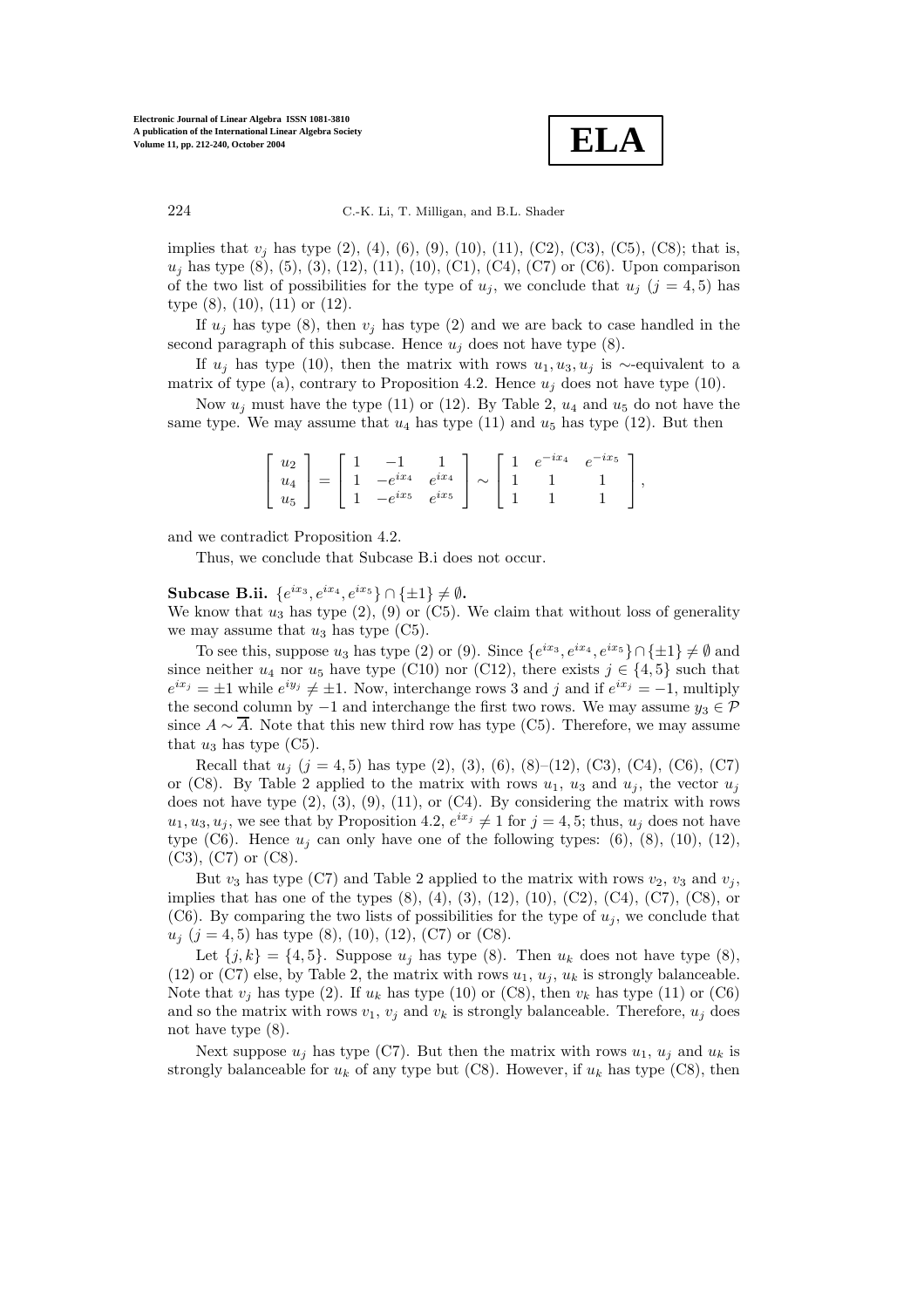

the matrix formed by rows  $u_2, u_i, u_k$  is equivalent to

| $\left[ \begin{array}{c} u_2 \\ u_j \\ u_k \end{array} \right] = \left[ \begin{array}{ccc} 1 & -1 & 1 \\ 1 & -1 & e^{i y_j} \\ 1 & -1 & e^{i y_k} \end{array} \right] \sim \left[ \begin{array}{ccc} 1 & 1 & 1 \\ 1 & 1 & 1 \\ 1 & e^{i y_j} & e^{i y_k} \end{array} \right]$ |  |  |  |  |  |
|-------------------------------------------------------------------------------------------------------------------------------------------------------------------------------------------------------------------------------------------------------------------------------|--|--|--|--|--|

which contradicts Proposition 4.2. Thus,  $u_j$  ( $j = 4, 5$ ) does not have type (C7).

Therefore,  $u_i$  and  $u_k$  will have one of the following types: (10), (12) or (C8). They will not both have the same type, else the matrix with rows  $u_1$ ,  $u_j$  and  $u_k$  is strongly balanceable. We now examine the restrictions on the entries in each of the possible combinations of types by considering the following subcases.

Subcase B.ii.a:  $u_4$  and  $u_5$  have types (C8) and (10) respectively. In other words, there exist  $\alpha, \beta, \gamma \in \mathcal{P}$  such that

$$
u_3 = [1 \ 1 \ e^{i\alpha}], \quad u_4 = [1 \ -1 \ e^{i(\beta - \pi)}], \quad u_5 = [1 \ e^{i(\gamma - \pi)} \ e^{i(\gamma - \pi)}].
$$

By Table 3, we find conditions on these angles such that there are no  $3 \times 3$  submatrices that are strongly balanceable. Because the matrix with rows  $u_1, u_4, u_5$  is not strongly balanceable,

$$
\gamma \leq \beta.
$$

Because the matrix with rows  $v_2, v_4, v_5$  is not strongly balanceable,

$$
\gamma \geq \beta.
$$

Equations (4.2) and (4.3) imply  $\gamma = \beta$ . Also, because the matrix with rows  $u_1, u_3, u_4$ is not strongly balanceable,

$$
\gamma = \beta \leq \alpha.
$$

Suppose  $\gamma = \beta < \alpha$ . For  $j = 3, 4, 5$ , let  $\hat{u}_j$  be such that

$$
\begin{bmatrix} u_3 \\ u_4 \\ u_5 \end{bmatrix} = \begin{bmatrix} 1 & 1 & e^{i\alpha} \\ 1 & -1 & e^{i(\beta - \pi)} \\ 1 & e^{i(\beta - \pi)} & e^{i(\beta - \pi)} \end{bmatrix} \sim \begin{bmatrix} 1 & 1 & 1 \\ 1 & -1 & e^{i(\beta - \alpha - \pi)} \\ 1 & e^{i(\beta - \pi)} & e^{i(\beta - \alpha - \pi)} \end{bmatrix} = \begin{bmatrix} \hat{u}_3 \\ \hat{u}_4 \\ \hat{u}_5 \end{bmatrix}.
$$

Since  $0 < \beta < \beta + (\pi - \alpha) < \alpha + (\pi - \alpha) = \pi$  and  $e^{i(\beta + \pi - \alpha)} = e^{i(\beta - \alpha - \pi)}$ ,  $\hat{u}_4$  has type (C7) and  $\hat{u}_5$  has type (8), and hence, by Table 2, the matrix with rows  $\hat{u}_3$ ,  $\hat{u}_4$ ,  $\hat{u}_5$  is strongly balanceable. Therefore

$$
\gamma = \beta = \alpha.
$$

Subcase B.ii.b.  $u_4$  and  $u_5$  have types (C8) and (12) respectively. In other words, there exist  $\alpha, \beta, \gamma \in \mathcal{P}$  such that

$$
u_3 = [1 \ 1 \ e^{i\alpha}], \quad u_4 = [1 \ -1 \ e^{i(\beta - \pi)}], \quad u_5 = [1 \ -e^{i\gamma} \ e^{i\gamma}].
$$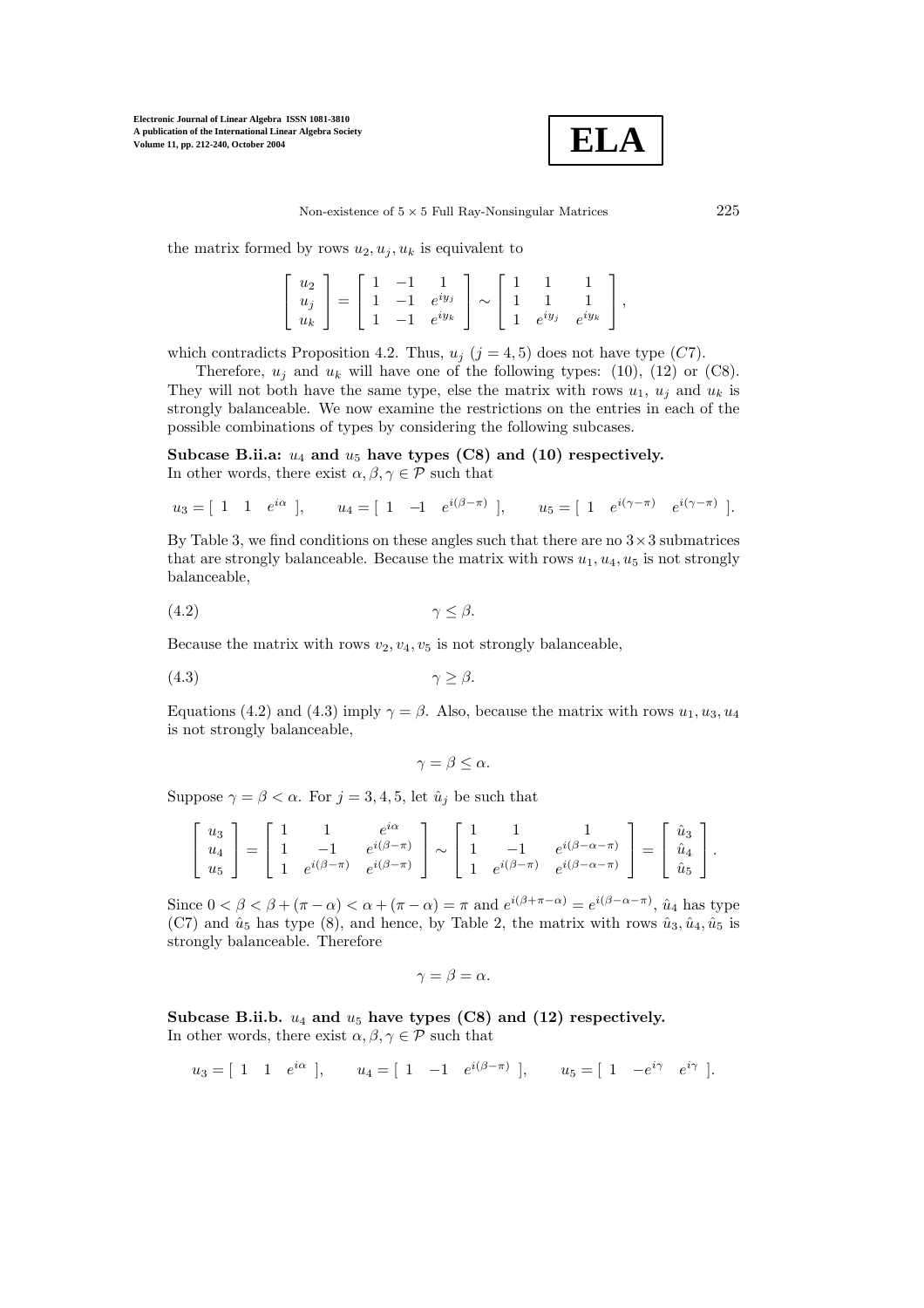

The matrix formed by rows  $u_1, \ldots, u_5$  is equivalent, by complex conjugation,  $(1, -1)$ signings and row permutation, to

$$
\begin{bmatrix} 1 & 1 & 1 & 1 \ 1 & -1 & 1 & 1 \ 1 & 1 & e^{i\alpha} & 1 \ -1 & e^{i(\beta - \pi)} & 1 & 1 \ 1 & -e^{i\gamma} & e^{i\gamma} \end{bmatrix} \sim \begin{bmatrix} 1 & -1 & 1 & 1 \ 1 & 1 & 1 & 1 \ 1 & -1 & e^{-i\alpha} & 1 \ 1 & 1 & e^{-i(\beta - \pi)} & 1 \ 1 & e^{-i\gamma} & e^{-i\gamma} & e^{-i\gamma} \end{bmatrix} \sim \begin{bmatrix} 1 & 1 & 1 \ 1 & -1 & 1 \ 1 & 1 & e^{i(\pi - \beta)} \\ 1 & 1 & e^{-i\alpha} & 1 \ 1 & e^{-i\gamma} & e^{-i\gamma} \end{bmatrix}.
$$

Note that the third, fourth and fifth rows of this matrix have types (C5), (C8) and (10) respectively. Thus, by Case B.ii.a.,  $\alpha = \beta = \gamma$ .

Subcase B.ii.c.  $u_4$  and  $u_5$  have types (10) and (12) respectively. Therefore, there exists  $\alpha, \beta, \gamma \in \mathcal{P}$  such that

$$
u_3 = [1 \ 1 \ e^{i\alpha}], \quad u_4 = [1 \ e^{i(\beta - \pi)} \ e^{i\beta}], \quad u_5 = [1 \ e^{i(\gamma - \pi)} \ e^{i(\gamma - \pi)}].
$$

Once again, we use Table 3 to find necessary conditions on these angles for there to be no  $3 \times 3$  submatrices that are strongly balanceable. Because the matrix with rows  $u_1, u_3, u_4$  is not strongly balanceable,

$$
\beta \leq \alpha.
$$

Because the matrix with rows  $v_1, v_3, v_4$  is not strongly balanceable,

$$
\beta \geq \alpha.
$$

Therefore,  $\beta = \alpha$ . Also, because the matrix with rows  $u_1, u_4, u_5$  is not strongly balanceable,

$$
\gamma \leq \beta = \alpha.
$$

Suppose  $\gamma < \beta = \alpha$ . For  $j = 3, 4, 5$ , let  $\hat{u}_j$  be such that

$$
\begin{bmatrix} u_3 \\ u_4 \\ u_5 \end{bmatrix} = \begin{bmatrix} 1 & 1 & e^{i\alpha} \\ 1 & e^{i(\alpha - \pi)} & e^{i\alpha} \\ 1 & e^{i(\gamma - \pi)} & e^{i(\gamma - \pi)} \end{bmatrix} \sim \begin{bmatrix} 1 & e^{i(\pi - \gamma)} & e^{i(\alpha + \pi - \gamma)} \\ 1 & e^{i(\alpha - \gamma)} & e^{i(\alpha + \pi - \gamma)} \\ 1 & 1 & 1 \end{bmatrix} \sim \begin{bmatrix} \hat{u}_3 \\ \hat{u}_4 \\ \hat{u}_5 \end{bmatrix}.
$$

Because  $\gamma < \alpha$ , thus  $0 < (\alpha - \gamma) < \pi - \gamma < \pi$ . Also,  $e^{i(\alpha - \gamma + \pi)} = e^{i(\alpha - \gamma - \pi)}$ . So  $\hat{u}_4$ has type (11) and  $\hat{u}_3$  has type (6), and therefore the matrix with rows  $\hat{u}_5, \hat{u}_3, \hat{u}_4$  is strongly balanceable. Hence

$$
\gamma = \beta = \alpha.
$$

We now summarize the implications of the analysis in subcases B.ii.a, B.ii.b, and B.ii.c. Let  $\alpha = y_3$ . Then  $\alpha \in \mathcal{P}$  and  $A[{1, 2, 3}, {1, 2, 3}]$  has the form

$$
A_1 = \left[ \begin{array}{c} u_1 \\ u_2 \\ u_3 \end{array} \right] = \left[ \begin{array}{rrr} 1 & 1 & 1 \\ 1 & -1 & 1 \\ 1 & 1 & e^{i\alpha} \end{array} \right].
$$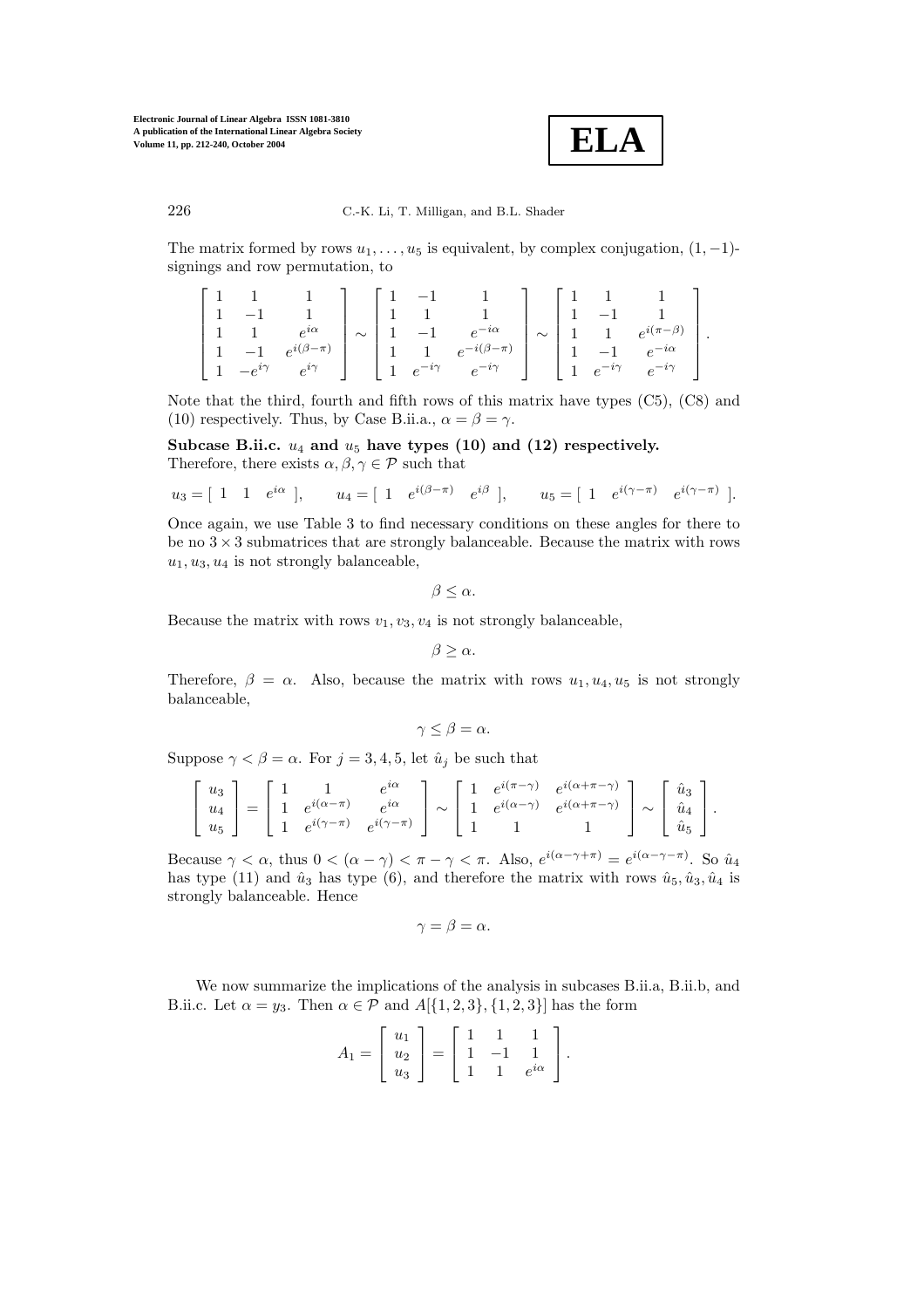

Let

$$
b_1 = \begin{bmatrix} 1 & -1 & -e^{i\alpha} \end{bmatrix},
$$
  

$$
b_2 = \begin{bmatrix} 1 & -e^{i\alpha} & -e^{i\alpha} \end{bmatrix}, \quad b_3 = \begin{bmatrix} 1 & -e^{i\alpha} & e^{i\alpha} \end{bmatrix}.
$$

Because  $A_1^t = A_1$ , the constraints found in Subcases B.ii.a–B.ii.c imply that A has the form

$$
A = \begin{bmatrix} A_1 & v_4^t & v_5^t \\ u_4 & e^{iz_{44}} & e^{iz_{45}} \\ u_5 & e^{iz_{54}} & e^{iz_{55}} \end{bmatrix},
$$

where  $u_4, u_5, v_4, v_5 \in \{b_1, b_2, b_3\}, u_4 \neq u_5 \text{ and } v_4 \neq v_5.$ 

We will use this to show that each entry of A is in  $\{1, -1, i, -i\}$ . We do this by analyzing the  $4\times 4$  submatrices

$$
\left[\begin{array}{cc} A_1 & v_j^t \\ u_k & e^{iz_{kj}} \end{array}\right],
$$

and show that  $e^{iz_{kj}} \in {\pm 1, \pm e^{i\alpha}}$  and that  $e^{i\alpha} = i$ .

First suppose  $v_j = b_1$ . Note that

$$
\begin{bmatrix} 1 & 1 & 1 & 1 \ 1 & -1 & 1 & -1 \ 1 & 1 & e^{i\alpha} & -e^{i\alpha} \ 1 & r & s & t \end{bmatrix} \sim \begin{bmatrix} 1 & 1 & 1 & 1 \ -1 & 1 & -1 & 1 \ \frac{1}{r} & 1 & \frac{1}{rs} & \frac{1}{rt} \end{bmatrix}
$$

$$
\sim \begin{bmatrix} 1 & 1 & 1 & 1 \ 1 & -1 & 1 & -1 \ 1 & 1 & -e^{i\alpha} & e^{i\alpha} \ 1 & \frac{1}{r} & \frac{1}{rt} & \frac{1}{rs} \end{bmatrix} \sim \begin{bmatrix} 1 & 1 & 1 & 1 \ 1 & -1 & 1 & -1 \ 1 & 1 & -e^{-i\alpha} & e^{-i\alpha} \ 1 & r & r\overline{t} & r\overline{s} \end{bmatrix}.
$$

Therefore,  $r, r\overline{t} \in {\pm 1, \pm e^{-i\alpha}}$ . Let  $u_k = [1, r, s]$  and  $e^{iz_{kj}} = t$ . Note that if  $u_k \in$  $\{b_2, b_3\}$ , then  $r = -e^{i\alpha}$ . But this implies  $-e^{i\alpha} = e^{-i\alpha}$ , i.e.  $e^{i\alpha} = i$ . And thus  $t \in {\pm 1, \pm i}$ . If  $u_k = b_1$ , then  $r = -1$  and  $t \in {\pm 1, \pm e^{i\alpha}}$ .

Next suppose  $v_j = b_2$ . Note that

$$
\begin{bmatrix} 1 & 1 & 1 & 1 \ 1 & -1 & 1 & -e^{i\alpha} \ 1 & 1 & e^{i\alpha} & -e^{i\alpha} \ 1 & r & s & t \end{bmatrix} \sim \begin{bmatrix} 1 & 1 & e^{-i\alpha} & -e^{-i\alpha} \ 1 & -1 & e^{-i\alpha} & 1 \ 1 & 1 & 1 & 1 \ 1 & r & s e^{-i\alpha} & -t e^{-i\alpha} \end{bmatrix}
$$

$$
\sim \begin{bmatrix} 1 & 1 & 1 & 1 \ 1 & -1 & 1 & e^{-i\alpha} \ 1 & 1 & -e^{-i\alpha} & e^{-i\alpha} \ 1 & r & -t e^{-i\alpha} & s e^{-i\alpha} \end{bmatrix}.
$$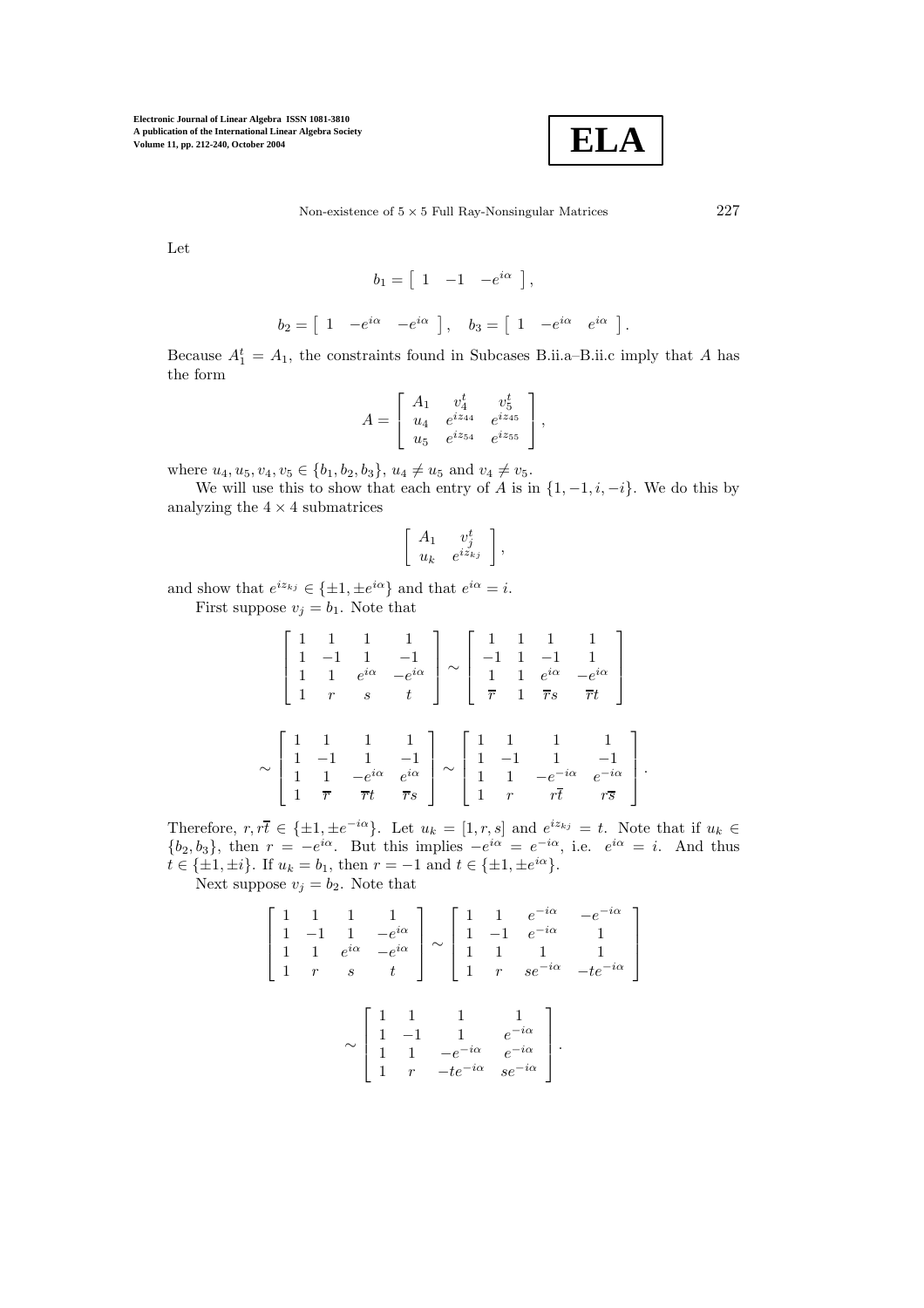

Therefore,  $r, -te^{-i\alpha} \in {\pm 1, \pm e^{-i\alpha}}$ . Let  $u_k = [1, r, s]$  and  $e^{iz_{kj}} = t$ . Note that if  $u_k \in \{b_2, b_3\}$ , then  $r = -e^{i\alpha}$ . But then  $-e^{i\alpha} = e^{-i\alpha}$ , i.e.  $e^{i\alpha} = i$ . And thus  $t \in \{\pm 1, \pm i\}$ . If  $u_k = b_1$ , then  $r = -1$  and  $t \in \{\pm 1, \pm e^{i\alpha}\}.$ 

Finally suppose  $v_j = b_3$ . Note that

|  |  |  |  |  |  |  | $\left[\begin{array}{rrrr} 1 & 1 & 1 & 1 \\ 1 & -1 & 1 & -e^{i\alpha} \\ 1 & 1 & e^{i\alpha} & e^{i\alpha} \end{array}\right] \sim \left[\begin{array}{rrrr} 1 & 1 & 1 & 1 \\ -1 & 1 & -1 & e^{i\alpha} \\ 1 & 1 & e^{i\alpha} & e^{i\alpha} \end{array}\right] \sim \left[\begin{array}{rrrr} 1 & 1 & e^{-i\alpha} & e^{-i\alpha}1 \\ -1 & 1 & -e^{-i\alpha} & 1 \\ 1 & 1 & 1 & 1 \end{array}\right]$ |
|--|--|--|--|--|--|--|--------------------------------------------------------------------------------------------------------------------------------------------------------------------------------------------------------------------------------------------------------------------------------------------------------------------------------------------------------------------------------------------------------|
|  |  |  |  |  |  |  | $\left[\begin{array}{ccccc}1 & r & s & t\end{array}\right] \left[\begin{array}{ccccc}\overline{r} & 1 & s\overline{r} & t\overline{r}\end{array}\right] \left[\begin{array}{ccccc}\overline{r} & 1 & s\overline{r}e^{-i\alpha} & t\overline{r}e^{-i\alpha}\end{array}\right]$                                                                                                                          |

| $\sim$ |                |                             |                             |  |   |      |                 |                            |  |
|--------|----------------|-----------------------------|-----------------------------|--|---|------|-----------------|----------------------------|--|
|        |                |                             |                             |  |   | $-1$ |                 |                            |  |
|        |                | $e^{-i\alpha}$              | $e^{-i\alpha}$              |  | м |      | $e^{i\alpha}$   | $\rho^{i\alpha}$           |  |
|        | $\overline{r}$ | $t\overline{r}e^{-i\alpha}$ | $s\overline{r}e^{-i\alpha}$ |  |   | r    | $rte^{i\alpha}$ | $r\overline{s}e^{i\alpha}$ |  |

So  $r, r\overline{t}e^{i\alpha} \in {\pm 1, \pm e^{i\alpha}}$ , i.e.  $t \in {\pm r, \pm re^{i\alpha}}$ . Let  $u_k = [1, r, s]$ . If  $u_k = b_1$  then  $r = -1$  and so  $e^{iz_{kj}} = t \in {\pm 1, \pm e^{i\alpha}}$ . If  $u_k \in {\{b_2, b_3\}}$ , or in other words,  $r = -e^{i\alpha}$ , then  $t \in \{\pm e^{i\alpha}, \pm e^{i2\alpha}\}.$ 

Note that there are 3 choices for the two vectors  $v_j$ , therefore, at least one, say  $v_4$  is in  $\{b_1, b_2\}$ . Similarly, there are two vectors  $u_k$ , thus at least one of them, say  $u_4$  is in  $\{b_2, b_3\}$ . Therefore,  $e^{i\alpha} = i$ , and so  $e^{i2\alpha} = -1$  and  $e^{iz_{kj}} \in \{\pm 1, \pm i\}$  for all  $j, k = 4, 5$ . By Lemma 2.3, A is not ray-nonsingular.  $\Box$ 

**4.3. Form (c).** In this section we show that A does not have a submatrix of form (c).

PROPOSITION 4.4. Let A be a  $5 \times 5$  full ray pattern whose leading  $3 \times 3$  principal *submatrix has form* (c)*. Then* A *is not ray-nonsingular.*

*Proof.* Suppose to the contrary that A is ray-nonsingular. Without loss of generality we may assume that A is in standard form. By Lemma 2.2, no  $3 \times 3$  submatrix of A is strongly balanceable.

Let

$$
\begin{bmatrix} u_1 \\ u_2 \\ u_3 \\ u_4 \\ u_5 \end{bmatrix} = \begin{bmatrix} 1 & 1 & 1 \\ 1 & -1 & e^{i\alpha} \\ 1 & e^{i\beta} & -1 \\ 1 & e^{ix_4} & e^{iy_4} \\ 1 & e^{ix_5} & e^{iy_5} \end{bmatrix}.
$$

Propositions 4.2 and 4.3 imply that  $e^{i\alpha}, e^{i\beta}, e_{ix_j}, e_{iy_j} \notin {\pm 1}$  for  $j = 4, 5$ . Furthermore, since  $A \sim \overline{A}$ , we may assume that  $\alpha \in \mathcal{P}$ . Therefore,  $u_2$  has type (C7). Since the matrix with rows  $u_1, u_2$  and  $u_3$  is not strongly balanceable, by Table 2,  $u_3$  has type (C3), i.e.  $\beta \in \mathcal{P}$ . Table 2 applied to the matrix with rows  $u_1, u_3$  and  $u_i$ , and the matrix with rows  $u_1, u_2, u_j$  implies that for  $j = 4, 5, u_j$  has type (9). But this means that rows  $u_4$  and  $u_5$  both have type (9) and therefore the matrix with rows  $u_1, u_4$ and  $u_5$  is strongly balanceable, which is the desired contradiction.  $\square$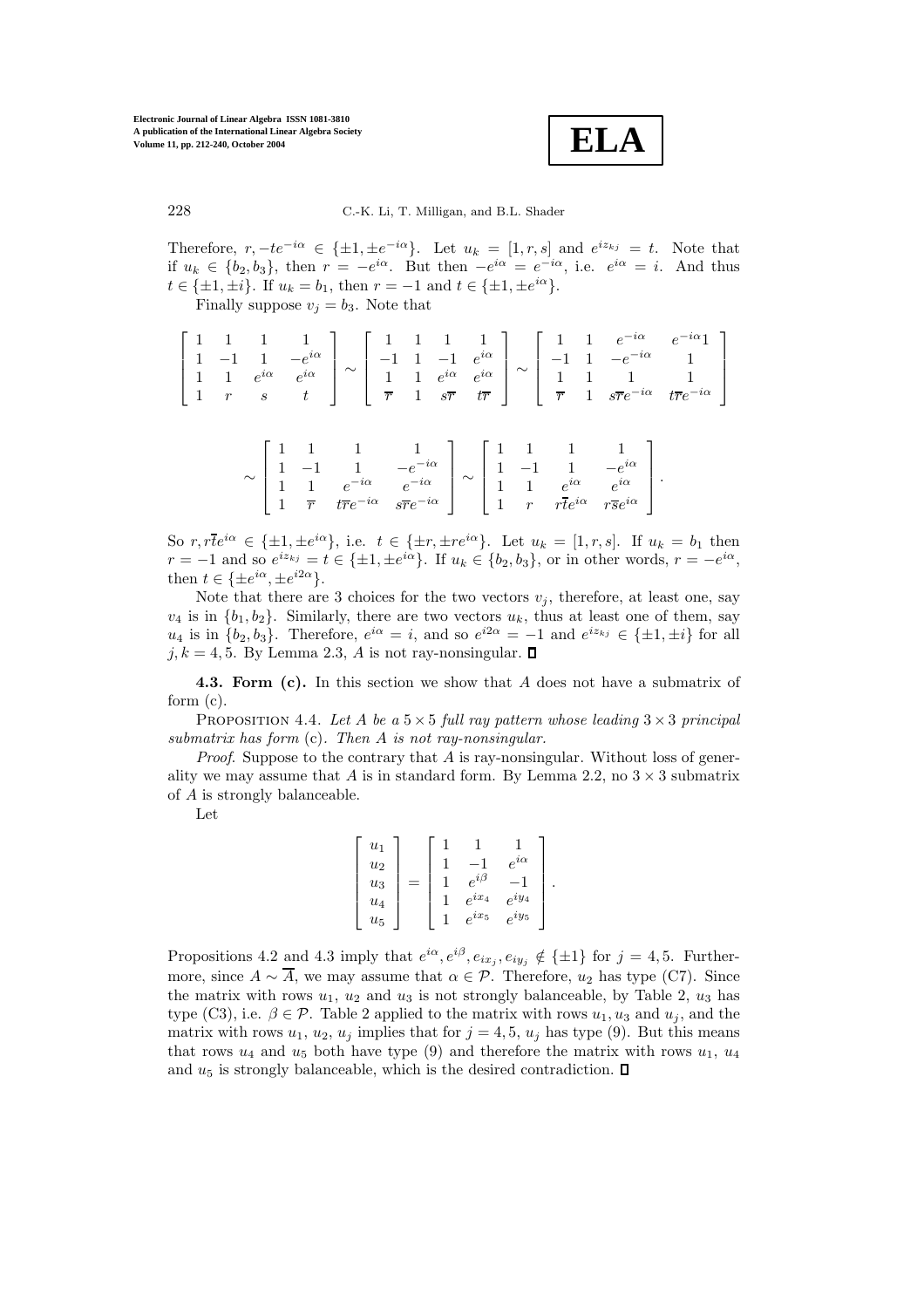

**4.4. Form (d).** In this section we show that A does not have a submatrix of form (d).

PROPOSITION 4.5. Let A be a  $5 \times 5$  full ray pattern whose leading  $3 \times 3$  principal *submatrix has form* (d)*. Then* A *is not ray-nonsingular.*

*Proof*. Suppose to the contrary that A is ray-nonsingular. Without loss of generality we may assume that A is in standard form. By Lemma 2.2, no  $3 \times 3$  submatrix of A is strongly balanceable.

Let

| $u_1$ |  |              |               |  |
|-------|--|--------------|---------------|--|
| $u_2$ |  |              | $e^{i\alpha}$ |  |
| $u_3$ |  | $e^{i\beta}$ |               |  |
| $u_4$ |  | $e^{ix_4}$   | $e^{iy_4}$    |  |
| $u_5$ |  | $e^{ix_5}$   | $e^{iy}$      |  |

By Propositions 4.2 and 4.3,  $e^{i\alpha}, e^{i\beta}, e^{ix_j}, e^{iy_j} \notin \{\pm 1\}$  for  $j = 4, 5$ . Furthermore, we may assume that  $\alpha \in \mathcal{P}$  as  $A \sim \overline{A}$ . Therefore,  $u_2$  has type (C5). By Table 2, applied to the matrix with rows  $u_1, u_2$  and  $u_3, u_3$  has type (C3), i.e.  $\beta \in \mathcal{P}$ . As in the proof of Proposition 4.4,  $u_3$  has type (C3), and so for  $j = 4, 5, u_j$  has type (1), (8), or (12). Since the matrix with rows  $u_1, u_2$  and  $u_j$  is also not strongly balanceable,  $u_j$  can only have type (1), (8) or (12). By Table 2, we see that the pairwise intersections of the solution sets are non-empty; thus, the matrix with rows  $u_1$ ,  $u_4$  and  $u_5$  is strongly balanceable–a contradiction.  $\Box$ 

**4.5. Form (e).** In this section we show that A does not have any  $3 \times 3$  submatrix that is ∼-equivalent to a matrix of form (e).

PROPOSITION 4.6. Let A be a  $5 \times 5$  full ray-pattern whose leading principle *submatrix has the form* (e)*. Then* A *is not ray-nonsingular.*

*Proof.* Suppose to the contrary that A is ray-nonsingular. Without loss of generality we may assume that A is in standard form. By Lemma 2.2, no  $3 \times 3$  submatrix of A is strongly balanceble, and by Propositions 4.2-4.5, no  $3 \times 3$  submatrix of A is equivalent to a matrix of form  $(a)$ ,  $(b)$ ,  $(c)$ , or  $(d)$ . We will show that this implies that each entry of A lies in  $\{1, e^{\pm i2\pi/3}\}\$  and that A has a  $4 \times 4$  strongly balanceable submatrix (which contradicts Lemma 2.2).

Suppose  $u_1, \ldots, u_5$  are the five rows of  $[a_{ij}]_{1 \le i \le 5, 1 \le j \le 3}$ . Then

$$
\left[\begin{array}{c} u_1 \\ u_2 \\ u_3 \end{array}\right] = \left[\begin{array}{rrr} 1 & 1 & 1 \\ 1 & 1 & e^{i\beta} \\ 1 & e^{i\alpha} & 1 \end{array}\right].
$$

Let

$$
u_4 = [ 1 \t e^{ix_4} \t e^{iy_4} ], \t u_5 = [ 1 \t e^{ix_5} \t e^{iy_5} ].
$$

Note that  $e^{i\alpha}, e^{i\beta}, e^{ix_j}, e^{iy_j} \neq \pm 1$ , for  $j = 4, 5$ ; otherwise we contradict Proposition 4.2 or 4.3. Furthermore, we may assume that  $\alpha \in \mathcal{P}$ , otherwise replace A with  $\overline{A}$ .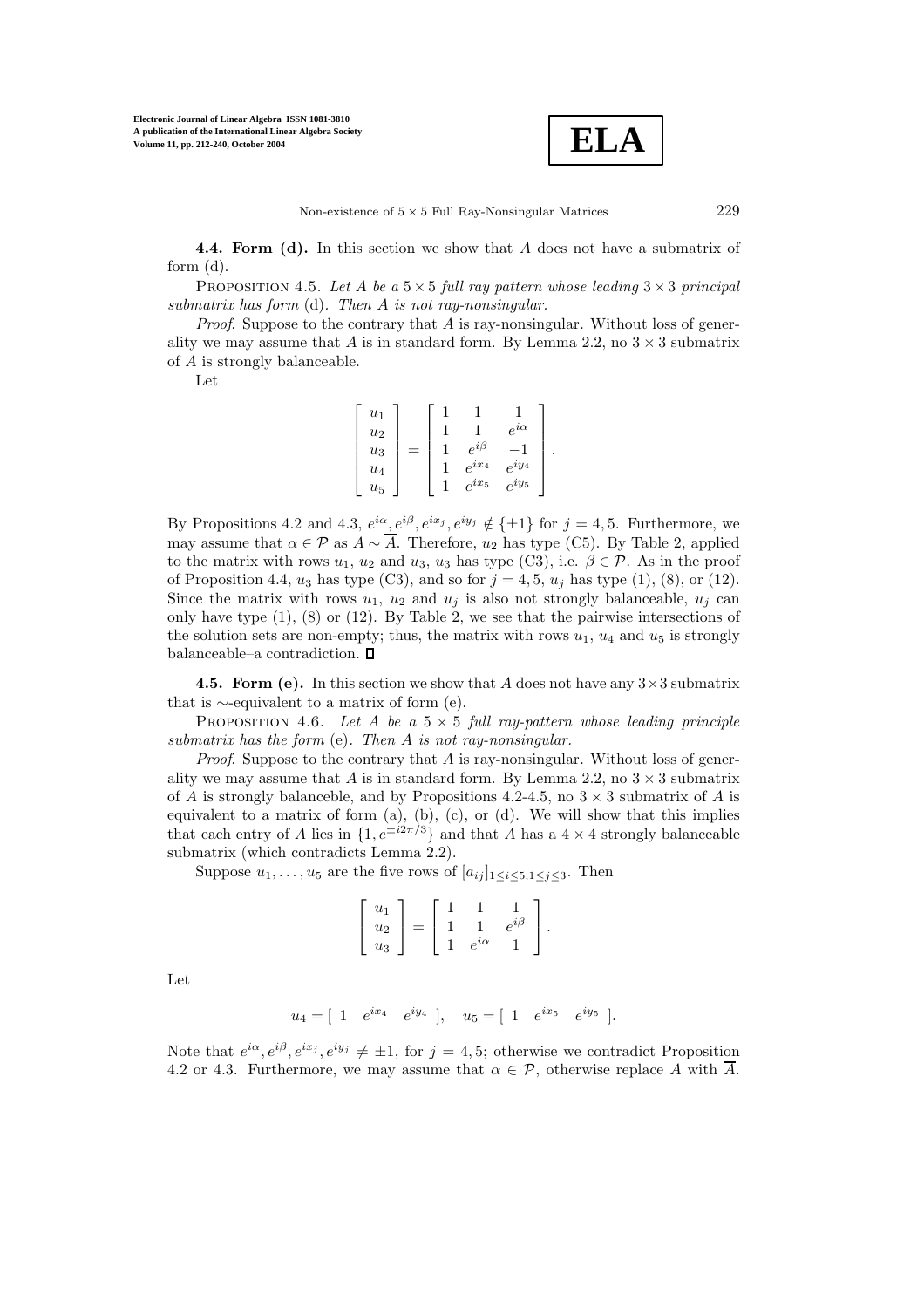

Therefore,  $u_3$  has type (C1). Because the matrix with rows  $u_1, u_2, u_3$  is not strongly balanceable, by Table 2,  $u_2$  has type (C5), i.e.  $\beta \in \mathcal{P}$ . We also know that

$$
\pi \le \alpha + \beta
$$

by Table 3. Because the matrix with rows  $u_1, u_2, u_j$ , for  $j = 4, 5$ , is not strongly balanceable,  $u_i$  has types (1), (4), (6), (8), (10) or (12). Because the matrix with rows  $u_1, u_3, u_j$  is also not strongly balanceable,  $u_j$  has one of the following types:

(6), (8) or (10).

We now consider the three cases where  $u_j$  has type (6), (8) and (10) and examine the matrices with rows  $u_l, u_k, u_j$  where  $l, k \in \{1, 2, 3\}$ , to find bounds on  $x_j$  and  $y_i$  dependent on  $\alpha$  and  $\beta$ . These bounds are found by using Table 3 for the given matrices.

**Case A:**  $u_j$  **has type (6), i.e.,**  $x_j \in \mathcal{P}$ ,  $y_j \in \mathcal{N}$  and  $x_j - y_j > \pi$ . Table 3 applied to  $u_1, u_2, u_j$  gives

$$
(4.5) \t\t 0 < y_j - \beta + 2\pi \le x_j.
$$

Table 3 applied to  $u_1, u_3, u_j$  gives

$$
(4.6) \t\t x_j \le \alpha.
$$

Note that

$$
\begin{bmatrix} u_2 \\ u_3 \\ u_j \end{bmatrix} = \begin{bmatrix} 1 & 1 & e^{i\beta} \\ 1 & e^{i\alpha} & 1 \\ 1 & e^{ix_j} & e^{iy_j} \end{bmatrix} \sim \begin{bmatrix} 1 & 1 & 1 \\ 1 & e^{i\alpha} & e^{-i\beta} \\ 1 & e^{ix_j} & e^{i(y_j-\beta)} \end{bmatrix}.
$$

The second row of the second matrix has type (6) or (11) because  $\alpha + \beta \geq \pi$  by (4.4). Because  $e^{i(y_j-\beta)} = e^{i(y_j-\beta+2\pi)}$  and (4.5) holds, the third row has either type (1) or (9). By Table 3,

(4.7) α ≤ x<sup>j</sup> .

Equations  $(4.6)$  and  $(4.7)$  imply

(4.8)  $\alpha = x_i$ .

Also, equation (4.5) implies

(4.9) α + β ≥ y<sup>j</sup> + 2π > π.

**Case B:**  $u_j$  has type (8), i.e.,  $x_j \in \mathcal{N}$ ,  $y_j \in \mathcal{P}$  and  $y_j - x_j > \pi$ . Note that the following matrices are equivalent.

$$
\begin{bmatrix} u_1 \\ u_2 \\ u_3 \\ u_4 \end{bmatrix} = \begin{bmatrix} 1 & 1 & 1 \\ 1 & 1 & e^{i\beta} \\ 1 & e^{i\alpha} & 1 \\ 1 & e^{ix_j} & e^{iy_j} \end{bmatrix} \sim \begin{bmatrix} 1 & 1 & 1 \\ 1 & 1 & e^{i\alpha} \\ 1 & e^{i\beta} & 1 \\ 1 & e^{iy_j} & e^{ix_j} \end{bmatrix}.
$$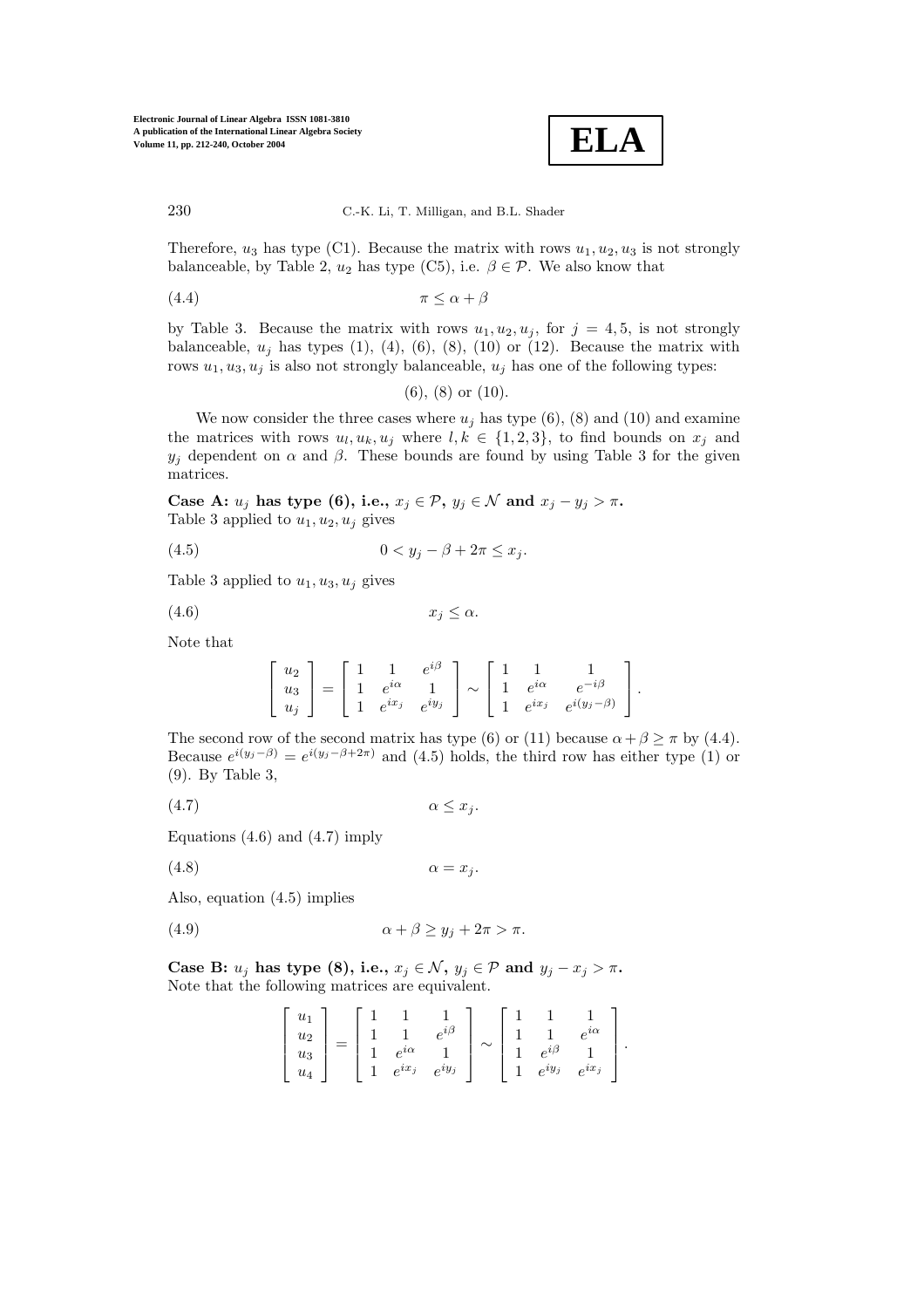

Using the same argument in Case A, we have

$$
(4.10) \t\t y_j = \beta \text{ and}
$$

$$
\alpha + \beta \ge x_j + 2\pi > \pi.
$$

**Case C:**  $u_j$  has type (10), i.e.  $x_j = y_j \in \mathcal{N}$ . Because the matrix with rows  $u_1, u_2, u_j$  is not strongly balanceable,

$$
\beta \ge x_j + \pi.
$$

Also, because the matrix with rows  $u_1, u_3, u_j$  is not strongly balanceable,

(4.13) α ≥ x<sup>j</sup> + π.

We now use the above information to further determine the structure of  $u_1, \ldots, u_5$ . We have the following three cases.

# Case  $A'$ . Assume  $u_4$  and  $u_5$  have types (6) and (8) respectively.

Then  $(4.8)-(4.11)$  imply that  $x_4 = \alpha$ ,  $y_5 = \beta$  and  $\alpha + \beta \ge \gamma + 2\pi > \pi$  for  $\gamma \in \{y_4, x_5\}$ . Suppose that  $\alpha + \beta > y_4 + 2\pi$ . Then the following matrices are equivalent.

| $ u_2 $ |  |  |                          |  |            |                                           |  |
|---------|--|--|--------------------------|--|------------|-------------------------------------------|--|
| $u_4$   |  |  | $1 e^{i\alpha} e^{iy_4}$ |  |            | $\sim$ 1 $e^{i\alpha}$ $e^{i(y_4-\beta)}$ |  |
| $ u_5 $ |  |  | $1 e^{ix_5} e^{i\beta}$  |  | $e^{ix_5}$ |                                           |  |

But the second row has type (1) and the third row has type (C2) and, by Table 2, the matrix is strongly balanceable. Therefore,

$$
\alpha + \beta = y_4 + 2\pi.
$$

Similarly, using the matrix with rows  $u_3, u_4, u_5$ , we can show that

$$
\alpha + \beta = x_5 + 2\pi.
$$

Therefore,

$$
\begin{bmatrix} u_1 \\ u_2 \\ u_3 \\ u_4 \\ u_5 \end{bmatrix} = \begin{bmatrix} 1 & 1 & 1 \\ 1 & 1 & e^{i\beta} \\ 1 & e^{i\alpha} & 1 \\ 1 & e^{i\alpha} & e^{i(\alpha+\beta)} \\ 1 & e^{i(\alpha+\beta)} & e^{i\beta} \end{bmatrix}.
$$

Case B<sup>'</sup>. Assume  $u_4$  and  $u_5$  have types (6) and (10) respectively. Then by  $(4.8)$ ,  $(4.9)$ ,  $(4.12)$  and  $(4.13)$  we have

$$
x_4 = \alpha, \qquad \alpha + \beta \ge y_4 + 2\pi > \pi,
$$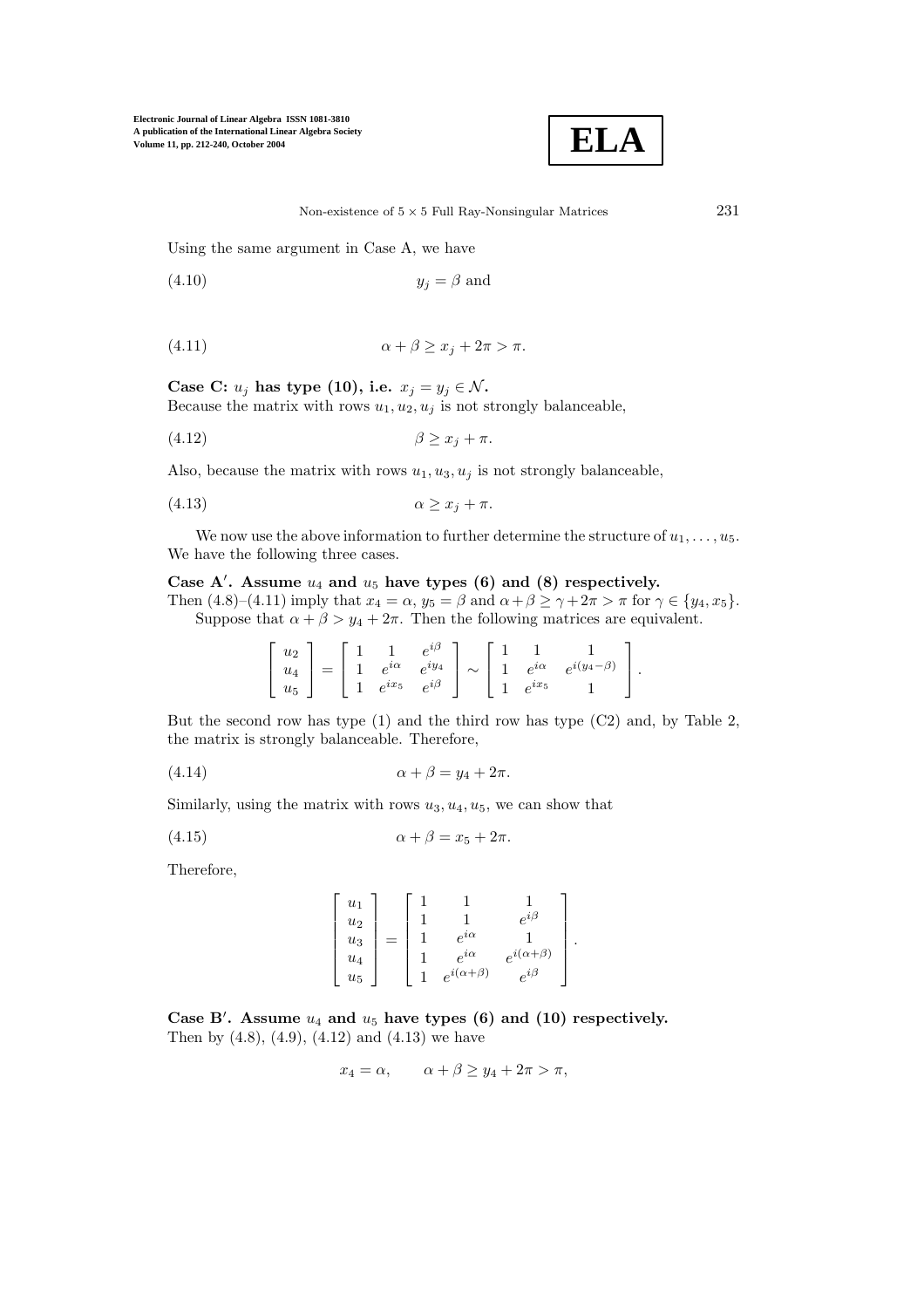$$
\mid
$$
 ELA $\mid$ 

232 C.-K. Li, T. Milligan, and B.L. Shader

$$
x_5 = y_5 \in \mathcal{N} \qquad \text{and } x_5 + \pi \le \alpha, \beta.
$$

Table 3 applied to  $u_1, u_4, u_5$  implies

$$
(4.16) \t\t y_4 \geq x_5.
$$

Note that

$$
\begin{bmatrix} u_2 \\ u_4 \\ u_5 \end{bmatrix} = \begin{bmatrix} 1 & 1 & e^{i\beta} \\ 1 & e^{i\alpha} & e^{iy_4} \\ 1 & e^{ix_5} & e^{ix_5} \end{bmatrix} \sim \begin{bmatrix} 1 & 1 & 1 \\ 1 & e^{i\alpha} & e^{i(y_4 - \beta)} \\ 1 & e^{ix_5} & e^{i(x_5 - \beta)} \end{bmatrix}.
$$

Label the second row  $\hat{u}_4$  and the third row  $\hat{u}_5$ . By equation (4.9),  $\hat{u}_4$  has type (1) when  $y_4 + 2\pi < \alpha + \beta$ , and has type (9) when  $y_4 + 2\pi = \alpha + \beta$ . Also, by (4.12) and  $x_5 - \alpha > x_5 - \pi$ , we see that  $\hat{u}_5$  has type (8) when  $\beta > x_5 + \pi$ , and has type (C4) when  $\beta = x_5 + \pi$ . Referring to Table 2, we see that  $\hat{u}_4$  must have type (9), i.e.  $y_4 + 2\pi = \alpha + \beta$ , and  $\hat{u}_5$  must have type (8), i.e.  $\beta > x_5 + \pi$  because this matrix is not strongly balanceable.

Similarly, we note that the matrix

$$
\begin{bmatrix} u_3 \\ u_4 \\ u_5 \end{bmatrix} = \begin{bmatrix} 1 & e^{i\alpha} & 1 \\ 1 & e^{i\alpha} & e^{iy_4} \\ 1 & e^{ix_5} & e^{ix_5} \end{bmatrix} \sim \begin{bmatrix} 1 & 1 & 1 \\ 1 & 1 & e^{iy_4} \\ 1 & e^{i(x_5-\alpha)} & e^{ix_5} \end{bmatrix}.
$$

Again, label the second row  $\hat{u}_4$  and the third row  $\hat{u}_5$ . Note that  $\hat{u}_4$  has type (C6) and  $\hat{u}_5$  has type (6) or (C8) because  $x_5 - \alpha > x_5 - \pi$  and (4.13). But this matrix is not strongly balanceable and so by Table 3,

$$
(4.17) \t\t x_5 \ge y_4.
$$

Equations (4.16), (4.17) and the fact that  $y_4 + 2\pi = \alpha + \beta$  imply

(4.18) 
$$
x_5 = y_4 = \alpha + \beta - 2\pi.
$$

So

$$
\begin{bmatrix} u_1 \\ u_2 \\ u_3 \\ u_4 \\ u_5 \end{bmatrix} = \begin{bmatrix} 1 & 1 & 1 \\ 1 & 1 & e^{i\beta} \\ 1 & e^{i\alpha} & 1 \\ 1 & e^{i\alpha} & e^{i(\alpha+\beta)} \\ 1 & e^{i(\alpha+\beta)} & e^{i(\alpha+\beta)} \end{bmatrix}.
$$

Case C'. Assume  $u_4$  and  $u_5$  have types  $(8)$  and  $(10)$  respectively. Then

$$
\begin{bmatrix} u_1 \\ u_2 \\ u_3 \\ u_4 \\ u_5 \end{bmatrix} = \begin{bmatrix} 1 & 1 & 1 \\ 1 & 1 & e^{i\beta} \\ 1 & e^{i\alpha} & 1 \\ 1 & e^{ix_4} & e^{i\beta} \\ 1 & e^{ix_5} & e^{ix_5} \end{bmatrix} \sim \begin{bmatrix} 1 & 1 & 1 \\ 1 & 1 & e^{i\alpha} \\ 1 & e^{i\beta} & 1 \\ 1 & e^{i\beta} & e^{ix_4} \\ 1 & e^{ix_5} & e^{ix_5} \end{bmatrix}.
$$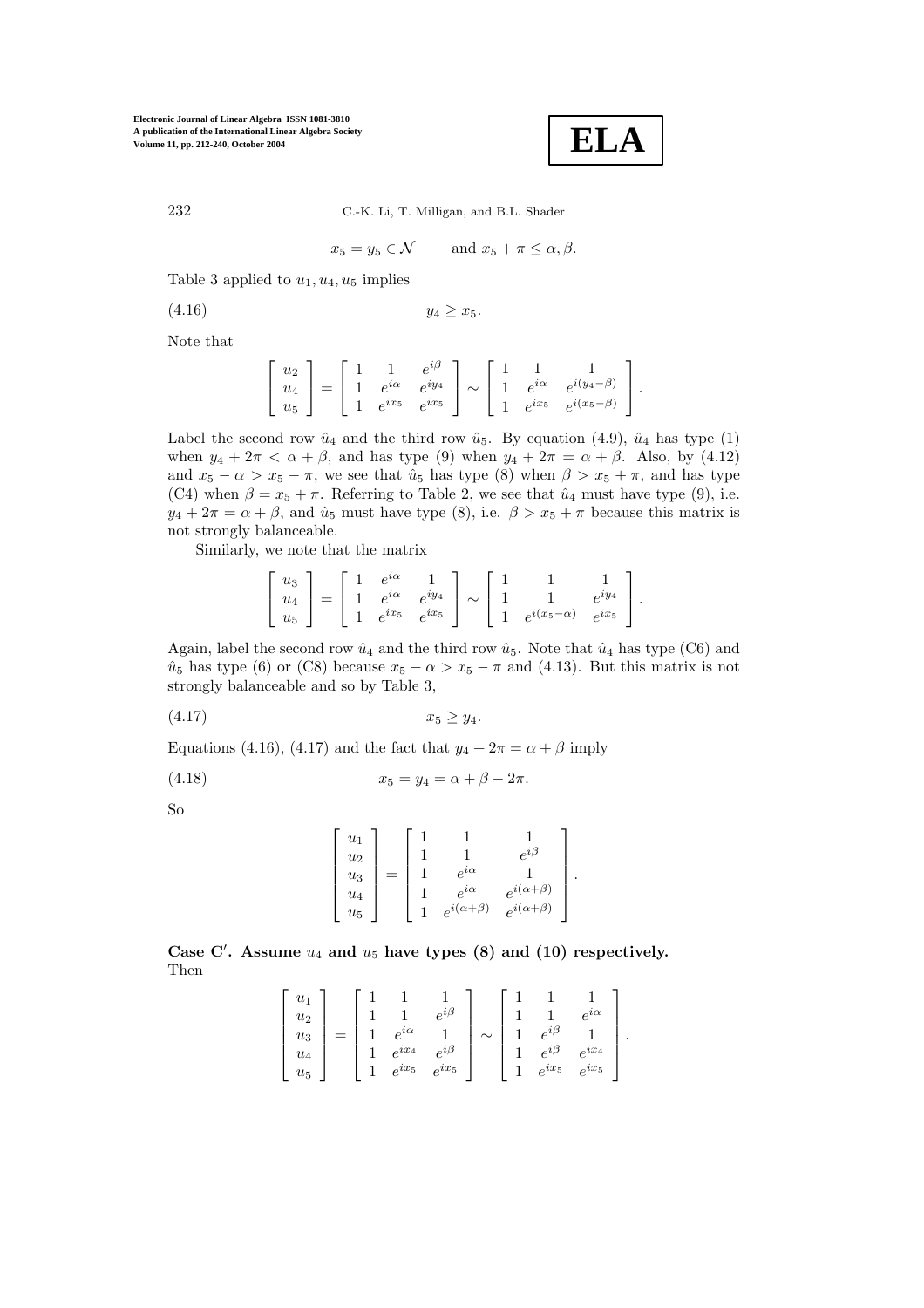

Using the argument in Case B , we see that

$$
x_5 = x_4 = \alpha + \beta - 2\pi
$$

and

$$
\begin{bmatrix} u_1 \\ u_2 \\ u_3 \\ u_4 \\ u_5 \end{bmatrix} = \begin{bmatrix} 1 & 1 & 1 \\ 1 & 1 & e^{i\beta} \\ 1 & e^{i\alpha} & 1 \\ 1 & e^{i(\alpha+\beta)} & e^{i\beta} \\ 1 & e^{i(\alpha+\beta)} & e^{i(\alpha+\beta)} \end{bmatrix}.
$$

We now describe the implications of the analysis in Cases A–C, and A'–C'. Let

$$
c_1 = \begin{bmatrix} 1 & e^{i\alpha} & e^{i(\alpha+\beta)} \end{bmatrix}, c_2 = \begin{bmatrix} 1 & e^{i(\alpha+\beta)} & e^{i\beta} \end{bmatrix}, c_3 = \begin{bmatrix} 1 & e^{i(\alpha+\beta)} & e^{i(\alpha+\beta)} \end{bmatrix},
$$
  

$$
c_4 = \begin{bmatrix} 1 & e^{i\beta} & e^{i(\alpha+\beta)} \end{bmatrix}, c_5 = \begin{bmatrix} 1 & e^{i(\alpha+\beta)} & e^{i\alpha} \end{bmatrix}.
$$

Using both A by  $A^t$ , we see that if  $A_1$  is the  $3 \times 3$  leading principal submatrix of A, i.e., with rows  $u_1, u_2, u_3$ , then

$$
A = \begin{bmatrix} A_1 & v_4^t & v_5^t \\ u_4 & e^{iz_{44}} & e^{iz_{45}} \\ u_5 & e^{iz_{54}} & e^{iz_{55}} \end{bmatrix}
$$

where  $u_4, u_5 \in \{c_1, c_2, c_3\}$  and  $v_4, v_5 \in \{c_3, c_4, c_5\}$ . We consider the possible  $4 \times 4$ submatrices for the different values of  $u_j$  and  $v_k$  and determine the possible values of  $e^{iz_{kj}}$  .

First suppose  $u_j = c_3$ . Let  $v_k = [1, e^{i\gamma}, e^{i\delta}]$  and  $z_{kj} = \lambda$ . We consider the following submatrix of  $A^t$ :

$$
\begin{bmatrix} 1 & 1 & 1 & 1 \ 1 & 1 & e^{i\alpha} & e^{i(\alpha+\beta)} \ 1 & e^{i\beta} & 1 & e^{i(\alpha+\beta)} \ 1 & e^{i\gamma} & e^{i\delta} & e^{i\lambda} \end{bmatrix} \sim \begin{bmatrix} 1 & 1 & e^{-i\alpha} & e^{-i(\alpha+\beta)} \ 1 & 1 & 1 & 1 \ 1 & e^{i\beta} & e^{-i\alpha} & 1 \ 1 & e^{i\gamma} & e^{i(\delta-\alpha)} & e^{i(\lambda-\alpha-\beta)} \end{bmatrix}
$$

$$
\sim \begin{bmatrix} 1 & 1 & 1 & 1 \ 1 & 1 & e^{-i(\alpha+\beta)} & e^{-i\alpha} \ 1 & e^{i\beta} & 1 & e^{-i\alpha} \ 1 & e^{i\gamma} & e^{i(\lambda-\alpha-\beta)} & e^{i(\delta-\alpha)} \end{bmatrix}.
$$

Applying the arguments in Cases A, B, C, A', B', C' to the right most matrix with  $(\alpha, \beta)$  replaced by  $(\beta, -(\alpha + \beta))$ , we conclude that

$$
\begin{bmatrix} 1 \ e^{i\gamma} \ e^{i(\lambda-\alpha-\beta)} \end{bmatrix} \in \left\{ \begin{bmatrix} 1 \ e^{i\beta} \ e^{-i\alpha} \end{bmatrix}, \begin{bmatrix} 1 \ e^{-i\alpha} \ e^{-i(\alpha+\beta)} \end{bmatrix}, \begin{bmatrix} 1 \ e^{-i\alpha} \ e^{-i\alpha} \end{bmatrix} \right\}.
$$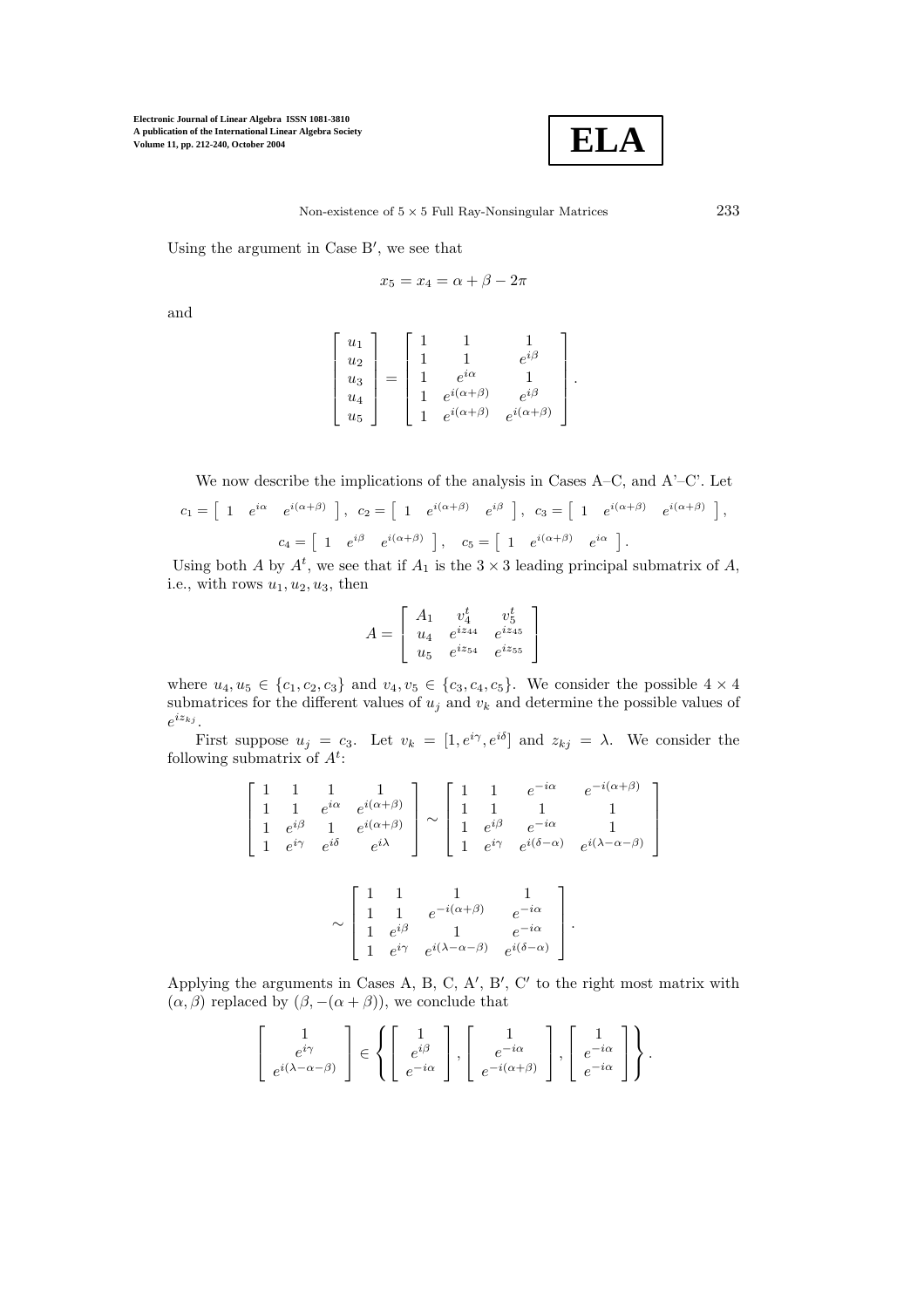**ELA**

234 C.-K. Li, T. Milligan, and B.L. Shader

Thus,  $e^{i\lambda} \in \{1, e^{i\beta}\}\$ and  $e^{i\gamma} \in \{e^{i\beta}, e^{i(-\alpha)}\}\$ . Because  $-\alpha, (\alpha + \beta) \in \mathcal{N}$  and  $\beta \in \mathcal{P}$ , if  $v_k = c_3$  or  $c_5$ , then  $e^{i\gamma} = e^{i(\alpha+\beta)} = e^{-i\alpha}$ , i.e.  $e^{i(2\alpha+\beta)} = 1$ .

Next suppose  $u_j = c_2$ . Let  $v_k = [1, e^{i\gamma}, e^{i\delta}]$  and  $z_{kj} = \lambda$ . We consider the following submatrix of  $A^t$ :

$$
\sim \begin{bmatrix} 1 & 1 & 1 & 1 \\ 1 & 1 & e^{i\alpha} & e^{i(\alpha+\beta)} \\ 1 & e^{i\beta} & 1 & e^{i\beta} \\ 1 & e^{i\gamma} & e^{i\delta} & e^{i\lambda} \end{bmatrix} \sim \begin{bmatrix} 1 & 1 & 1 & 1 \\ e^{-i\alpha} & e^{-i\alpha} & 1 & e^{i\beta} \\ 1 & e^{i\beta} & 1 & e^{i\beta} \\ e^{-i\delta} & e^{i(\gamma-\delta)} & 1 & e^{i(\lambda-\delta)} \end{bmatrix}
$$

$$
\sim \begin{bmatrix} 1 & e^{-i\beta} & 1 & e^{-i\beta} \\ e^{-i\alpha} & e^{-i(\beta+\alpha)} & 1 & 1 \\ 1 & 1 & 1 & 1 \\ e^{-i\delta} & e^{i(\gamma-\delta-\beta)} & 1 & e^{i(\lambda-\delta-\beta)} \end{bmatrix} \sim \begin{bmatrix} 1 & 1 & 1 & 1 \\ 1 & 1 & e^{-i\alpha} & e^{-i\beta} \\ 1 & e^{-i\alpha} & 1 & e^{-i(\alpha+\beta)} \\ 1 & e^{-i\delta} & e^{i(\lambda-\delta-\beta)} & e^{i(\gamma-\delta-\beta)} \end{bmatrix}.
$$

Applying the arguments in Cases A, B, C, A', B', C' to the right most matrix with  $(\alpha, \beta)$  replaced by  $(-\alpha, -\beta)$ , we conclude that

$$
\begin{bmatrix} 1 \ e^{-i\delta} \ e^{i(\lambda-\delta-\beta)} \end{bmatrix} \in \left\{ \begin{bmatrix} 1 \ e^{-i\alpha} \ e^{-i(\alpha+\beta)} \end{bmatrix}, \begin{bmatrix} 1 \ e^{-i(\alpha+\beta)} \ e^{-i\beta} \end{bmatrix}, \begin{bmatrix} 1 \ e^{-i(\alpha+\beta)} \ e^{-i(\alpha+\beta)} \end{bmatrix} \right\}.
$$

Thus,  $e^{i\lambda} \in \{e^{i\delta}, e^{i(\delta-\alpha)}\}\.$  Also,

$$
\begin{bmatrix} 1 & 1 & 1 & 1 \ 1 & 1 & e^{i\alpha} & e^{i(\alpha+\beta)} \ 1 & e^{i\beta} & 1 & e^{i\beta} \ 1 & e^{i\gamma} & e^{i\delta} & e^{i\lambda} \end{bmatrix} \sim \begin{bmatrix} 1 & 1 & 1 & 1 \ 1 & 1 & e^{i\alpha} & e^{i(\alpha+\beta)} \ e^{-i\beta} & 1 & e^{-i\beta} & 1 \ e^{-i\gamma} & 1 & e^{i(\delta-\gamma)} & e^{i(\lambda-\gamma)} \end{bmatrix}
$$

$$
\sim \left[\begin{array}{cccc} 1 & 1 & 1 & 1 \\ 1 & 1 & e^{i(\alpha+\beta)} & e^{i\alpha} \\ 1 & e^{-i\beta} & 1 & e^{-i\beta} \\ 1 & e^{-i\gamma} & e^{i(\lambda-\gamma)} & e^{i(\delta-\gamma)} \end{array}\right].
$$

Applying the arguments in A, B, C, A', B', C' to the right most matrix with  $(\alpha, \beta)$ replaced by  $(-\beta, \alpha + \beta)$ , we conclude that

$$
\begin{bmatrix} 1 \ e^{-i\gamma} \ e^{i(\lambda-\gamma)} \end{bmatrix} \in \left\{ \begin{bmatrix} 1 \ e^{-i\beta} \ e^{i\alpha} \end{bmatrix}, \begin{bmatrix} 1 \ e^{i\alpha} \ e^{i(\alpha+\beta)} \end{bmatrix}, \begin{bmatrix} 1 \ e^{i\alpha} \ e^{i\alpha} \end{bmatrix} \right\}.
$$

Thus,  $e^{i\lambda} \in \{e^{i(\alpha+\beta+\gamma)}, e^{i(\alpha+\gamma)}\}$  and  $e^{i\gamma} \in \{e^{i(-\alpha)}, e^{i\beta}\}\$ . Since  $-\alpha \in \mathcal{N}$  and  $\beta \in \mathcal{P}$ , if  $v_k = c_3$  or  $c_5$ , then  $e^{i\gamma} = e^{i(\alpha+\beta)} = e^{-i\alpha}$ . In other words,  $e^{i(2\alpha+\beta)} = 1$ . Furthermore, if  $v_k = c_3$ , then  $e^{i\delta} = e^{i(\alpha+\beta)}$  and therefore,  $e^{i\lambda} \in \{e^{i(\alpha+\beta)}, e^{i\beta}\} \cap \{e^{i\beta}, 1\}.$ So  $e^{i\lambda} = e^{i\beta}$ . If  $v_k = c_5$ , then  $e^{i\delta} = e^{i\alpha}$ ; therefore,  $e^{i\lambda} \in \{e^{i\alpha}, 1\} \cap \{e^{i\beta}, 1\}$ . So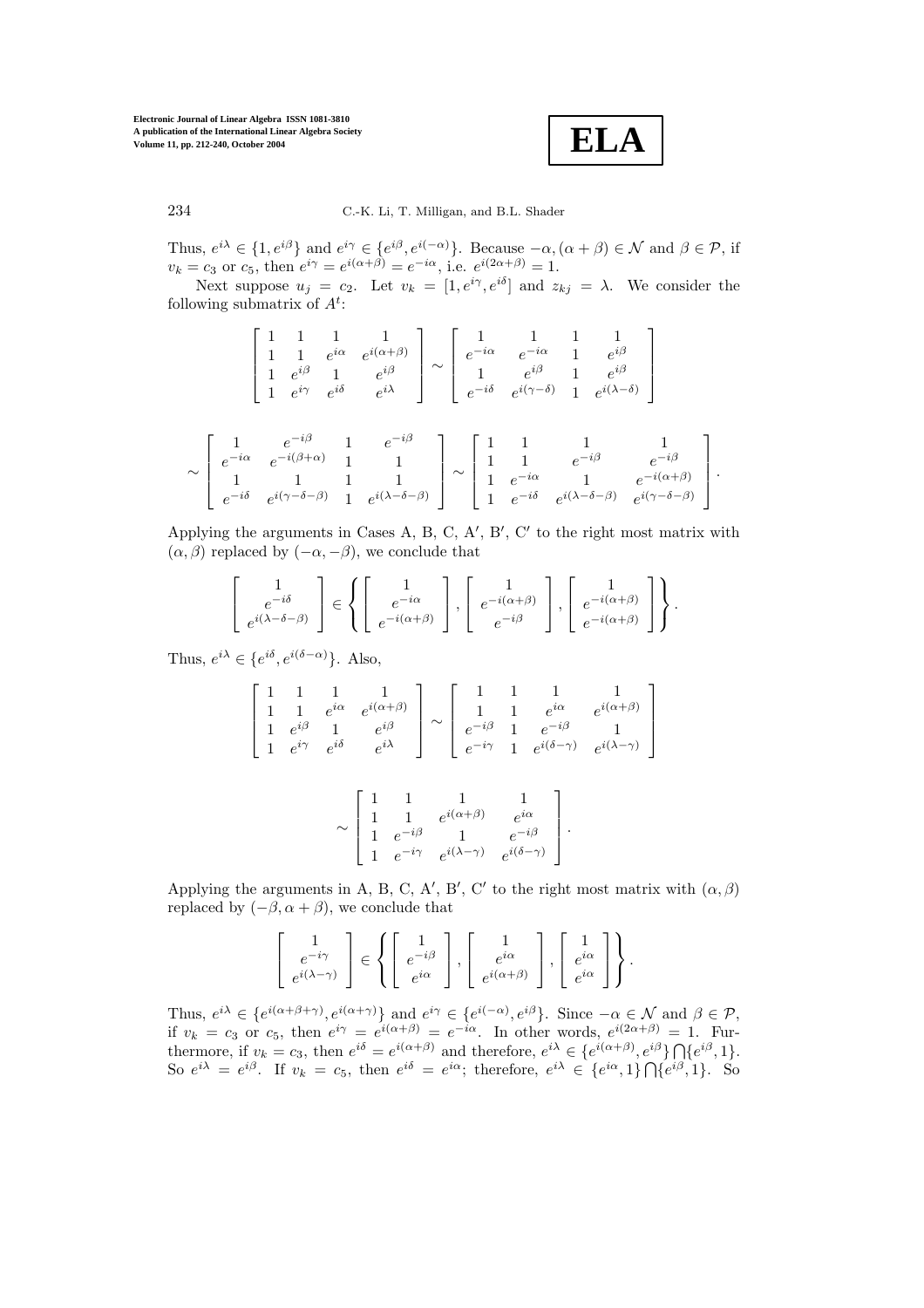**ELA**

either  $e^{i\lambda} = 1$  or  $e^{i\lambda} = e^{i\alpha} = e^{i\beta}$ . If  $v_k = c_4$ , then  $e^{i\delta} = e^{i(\alpha+\beta)}$  and  $e^{i\gamma} = e^{i\beta}$ . Hence,  $e^{i\lambda} \in \{e^{i(\alpha+\beta)}, e^{i\beta}\} \cap \{e^{i(2\beta+\alpha)}, e^{i(\alpha+\beta)}\}\.$  Recall that  $\alpha, \beta \in \mathcal{P} = (0, \pi)$ . Thus,  $e^{i\lambda} = e^{i(\alpha+\beta)}$ .

Finally suppose  $u_i = c_1$ . Let  $v_k = [1, e^{i\gamma}, e^{i\delta}]$  and  $z_{ki} = \lambda$ . We consider the following submatrix of  $A^t$ :

$$
\begin{bmatrix} 1 & 1 & 1 & 1 \ 1 & 1 & e^{i\alpha} & e^{i\alpha} \ 1 & e^{i\beta} & 1 & e^{i(\alpha+\beta)} \ 1 & e^{i\gamma} & e^{i\delta} & e^{i\lambda} \end{bmatrix} \sim \begin{bmatrix} 1 & 1 & 1 & 1 \ 1 & 1 & e^{i\beta} & e^{i(\alpha+\beta)} \ 1 & e^{i\alpha} & 1 & e^{i\alpha} \ 1 & e^{i\delta} & e^{i\gamma} & e^{i\lambda} \end{bmatrix}.
$$

Interchanging the roles of  $(\alpha, \gamma)$  and  $(\beta, \delta)$ , we see that this is similar to the case when  $u_i = c_2$ . In other words,

$$
e^{i\lambda} \in \{e^{i\gamma}, e^{i(\gamma-\beta)}\} \bigcap \{e^{i(\alpha+\beta+\delta)}, e^{i(\beta+\gamma)}\} \text{ and } e^{i\delta} \in \{e^{i(-\beta)}, e^{i\alpha}\}.
$$

If  $v_k = c_3$  or  $c_4$ , then  $e^{i\delta} = e^{i(\alpha+\beta)}$  and so  $e^{i(\alpha+\beta)} = e^{-i\beta}$ , i.e.  $e^{i(2\beta+\alpha)} = 1$ . Furthermore, if  $v_k = c_3$ , then  $e^{i\lambda} = e^{i\alpha}$ . If  $v_k = c_4$ , then either  $e^{i\lambda} = 1$  or  $e^{i\lambda} = e^{i\alpha} =$  $e^{i\beta}$ . If  $v_k = c_5$ , then  $e^{i\lambda} = e^{i(\alpha+\beta)}$ .

We now turn our attention to the possible forms of  $v_j$ . First suppose that  $v_i = c_5$ . Let  $u_k = [1, e^{i\gamma}, e^{i\delta}]$  and  $z_{ik} = \lambda$ . Interchanging  $\alpha$  and  $\beta$ , and using the transpose of A, we see that this is similar to the case when  $u_j = c_2$ . Thus,  $e^{i\lambda} \in \{e^{i\delta}, e^{i(\delta-\beta)}\} \bigcap \{e^{i(\alpha+\beta+\gamma)}, e^{i(\beta+\gamma)}\}\$ and  $e^{i\gamma} \in \{e^{i\alpha}, e^{-i\beta}\}\$ . Therefore, if  $u_k = c_2$ or  $c_3$ , then  $e^{i\gamma} = e^{i(\alpha+\beta)} = e^{-i\beta}$ , i.e.  $e^{i(\alpha+2\beta)} = 1$ . Furthermore, if  $u_k = c_3$ , then  $e^{i\lambda} = e^{i\alpha}$ . If  $u_k = c_2$ , then either  $e^{i\lambda} = 1$  or  $e^{i\lambda} = e^{i\beta} = e^{i\alpha}$ . And if  $u_k = c_1$ , then  $e^{i\lambda} = e^{i(\alpha+\beta)}$ .

Next suppose that  $v_i = c_4$ . Let  $u_k = [1, e^{i\gamma}, e^{i\delta}]$  and  $z_{ik} = \lambda$ . Interchanging  $\alpha$  and β, and using the transpose of A, we see that this is similar to the case when  $u<sub>i</sub> = c<sub>1</sub>$ . Hence,  $e^{i\lambda} \in \{e^{i\gamma}, e^{i(\gamma-\alpha)}\} \bigcap \{e^{i(\alpha+\beta+\delta)}, e^{i(\alpha+\delta)}\}$  and  $e^{i\delta} \in \{e^{i\beta}, e^{-i\alpha}\}$ . Therefore, if  $u_k = c_1$  or  $c_3$ , then  $e^{i\delta} = e^{i(\alpha+\beta)} = e^{-i\alpha}$ , i.e.  $e^{i(2\alpha+\beta)} = 1$ . Furthermore, if  $u_k = c_3$ , then  $e^{i\lambda} = e^{i\beta}$ . And if  $u_k = c_1$ , then either  $e^{i\lambda} = 1$  or  $e^{i\lambda} = e^{i\beta} = e^{i\alpha}$ . If  $u_k = c_2$ , then  $e^{i\lambda} = e^{i(\alpha+\beta)}$ .

Finally suppose  $v_j = c_3$ . Let  $u_k = [1, e^{i\gamma}, e^{i\delta}]$  and  $z_{jk} = \lambda$ . Interchanging  $\alpha$ and  $\beta$ , and using the transpose of A, we see that this is similar to the case when  $u_j = c_3$ . Thus,  $e^{i\lambda} \in \{1, e^{i\alpha}\}\$ and  $e^{i\gamma} \in \{e^{i\alpha}, e^{-i\beta}\}\$ . So, if  $u_k = c_2$  or  $c_3$ , then  $e^{i\gamma} = e^{i(\alpha+\beta)} = e^{-i\beta}$ . In other words,  $e^{i(\alpha+2\beta)} = 1$ .

Note that  $\{u_4, u_5\} \cap \{c_2, c_3\} \neq \emptyset$  and also  $\{v_4, v_5\} \cap \{c_3, c_5\} \neq \emptyset$ . Therefore,  $e^{-i\beta} = e^{i(\alpha+\beta)} = e^{-i\alpha}$  and so  $\alpha = \beta$  and  $e^{i(3\alpha)} = 1$ . Let  $\omega = e^{i\alpha}$  so that  $w^2 = e^{i(\alpha+\beta)}$ .

We can always assume that if  $c_3 \in \{u_4, u_5, v_4, v_5\}$ , then  $u_5 = c_3$  (since  $A \sim A^t$ ) and  $A \sim PAQ$  where P, Q are permutation matrices). Also, if  $u_i = c_1$ , then interchange the second and third row and column to get  $u_j = c_2$ . Thus, we may assume that the pair of pairs  $((u_4, u_5), (v_4, v_5))$  is one of the following:  $((c_2, c_3), (c_5, c_3))$ ,  $((c_2, c_3), (c_4, c_3)), ((c_2, c_3), (c_5, c_4)), ((c_2, c_1), (c_5, c_4)).$  Hence, A is one of the follow-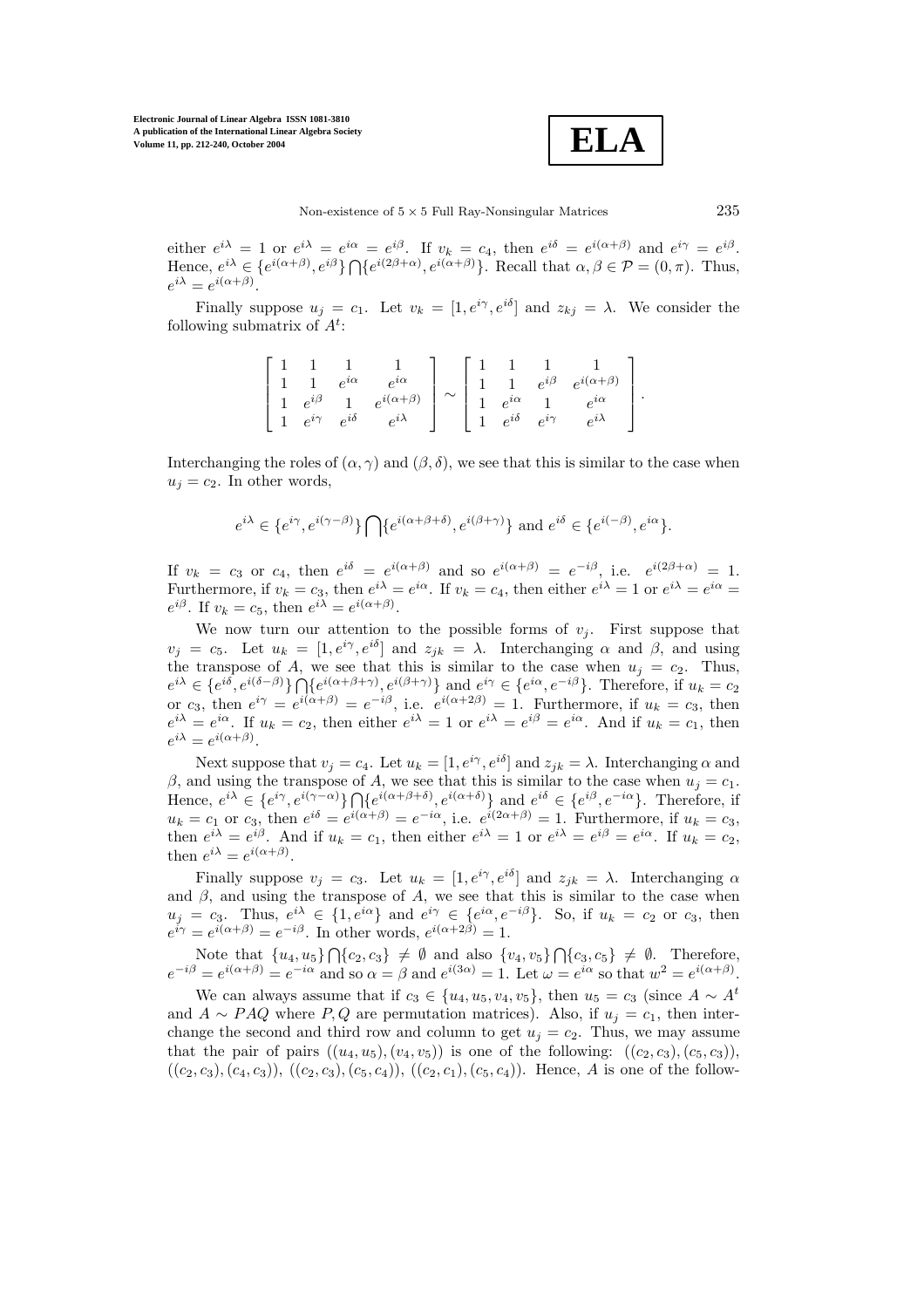

236 C.-K. Li, T. Milligan, and B.L. Shader

ing matrices:

$$
B_1 = \begin{bmatrix} 1 & 1 & 1 & 1 & 1 \\ 1 & 1 & \omega & \omega^2 & \omega^2 \\ 1 & \omega & 1 & \omega & \omega^2 \\ 1 & \omega^2 & \omega & x_1 & \omega \\ 1 & \omega^2 & \omega^2 & \omega & y_1 \end{bmatrix}, \qquad B_2 = \begin{bmatrix} 1 & 1 & 1 & 1 & 1 \\ 1 & 1 & \omega & \omega & \omega^2 \\ 1 & \omega & 1 & \omega^2 & \omega^2 \\ 1 & \omega^2 & \omega & \omega^2 & \omega \\ 1 & \omega^2 & \omega^2 & \omega & x_2 \end{bmatrix},
$$

$$
B_3 = \begin{bmatrix} 1 & 1 & 1 & 1 & 1 \\ 1 & 1 & \omega & \omega^2 & \omega \\ 1 & \omega & \omega^2 & \omega & \omega^2 \\ 1 & \omega^2 & \omega & x_3 & \omega^2 \\ 1 & \omega^2 & \omega^2 & \omega & \omega \end{bmatrix}, \qquad B_4 = \begin{bmatrix} 1 & 1 & 1 & 1 & 1 \\ 1 & 1 & \omega & 1 & \omega \\ 1 & 1 & \omega & \omega^2 & \omega \\ 1 & \omega & 1 & \omega & \omega^2 \\ 1 & \omega^2 & \omega & x_4 & \omega^2 \\ 1 & \omega & \omega^2 & \omega^2 & y_4 \end{bmatrix},
$$

with  $x_i, y_i \in \{1, \omega\}$  for  $i = 1, \ldots, 4$ . However, if  $x_1, y_1, x_2, x_3$  or  $y_4 = \omega$ , then we contradict Proposition 4.2 because A has the submatrix

$$
\left[\begin{array}{ccc} 1 & 1 & 1 \\ 1 & \omega^2 & \omega \\ 1 & \omega^2 & \omega \end{array}\right] \sim \left[\begin{array}{ccc} 1 & \omega & \omega^2 \\ 1 & 1 & 1 \\ 1 & 1 & 1 \end{array}\right].
$$

Also, if  $x_4 = \omega$ , then we contradict Proposition 4.2 because A has the submatrix

$$
\left[\begin{array}{ccc} 1 & 1 & 1 \\ 1 & \omega & \omega^2 \\ 1 & \omega & \omega^2 \end{array}\right] \sim \left[\begin{array}{ccc} 1 & \omega^2 & \omega \\ 1 & 1 & 1 \\ 1 & 1 & 1 \end{array}\right].
$$

Thus,  $x_i, y_i = 1$  for all i. But, for each of the four matrices  $B_1, B_2, B_3, B_4$ , there exists  $a \, 4 \times 4$  strongly balanceable submatrix (since each row contains each of the entries  $1, \omega, \omega^2$ ). To find these submatrices, in each case remove the first row. For  $B_1$  and  $B_4$ , remove the first column. For  $B_2$  and  $B_3$ , remove the third and second columns, respectively. Thus A is not ray-nonsingular.  $\square$ 

Propositions 4.1-4.6 imply our main result: THEOREM 4.7. *There does not exist a*  $5 \times 5$  *full ray-nonsingular matrix.* 

Combined with the results of [1, 2], we have the the main theorem:

MAIN THEOREM *There is an*  $n \times n$  *full ray-nonsingular matrix if and only if*  $n < 4$ .

#### REFERENCES

- [1] G.Y. Lee, J.J. McDonald, B.L. Shader, and M.J. Tsatsomeros. Extremal properties of ray-nonsingular matrices. *Discrete Math.*, 216:221–233, 2000.
- [2] J.J. McDonald, D.D. Olesky, M.J. Tsatsomeros, and P. van den Driessche. Ray patterns of matrices and nonsingularity. *Linear Algebra Appl.*, 267:359–373, 1997.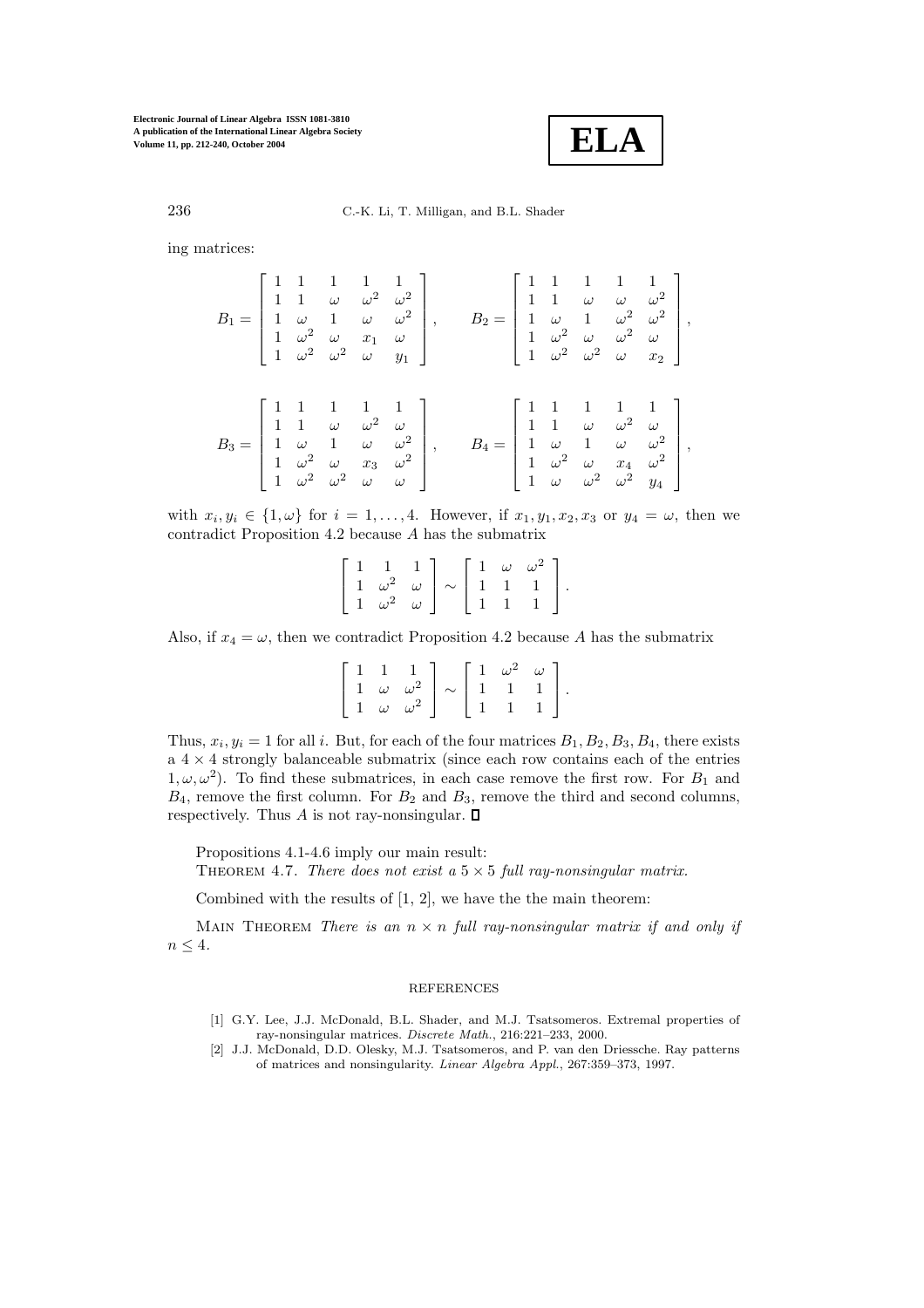

# **Appendix**



**Graphical representations of**  $R(0,0) \cap R(\alpha,\beta)$ .



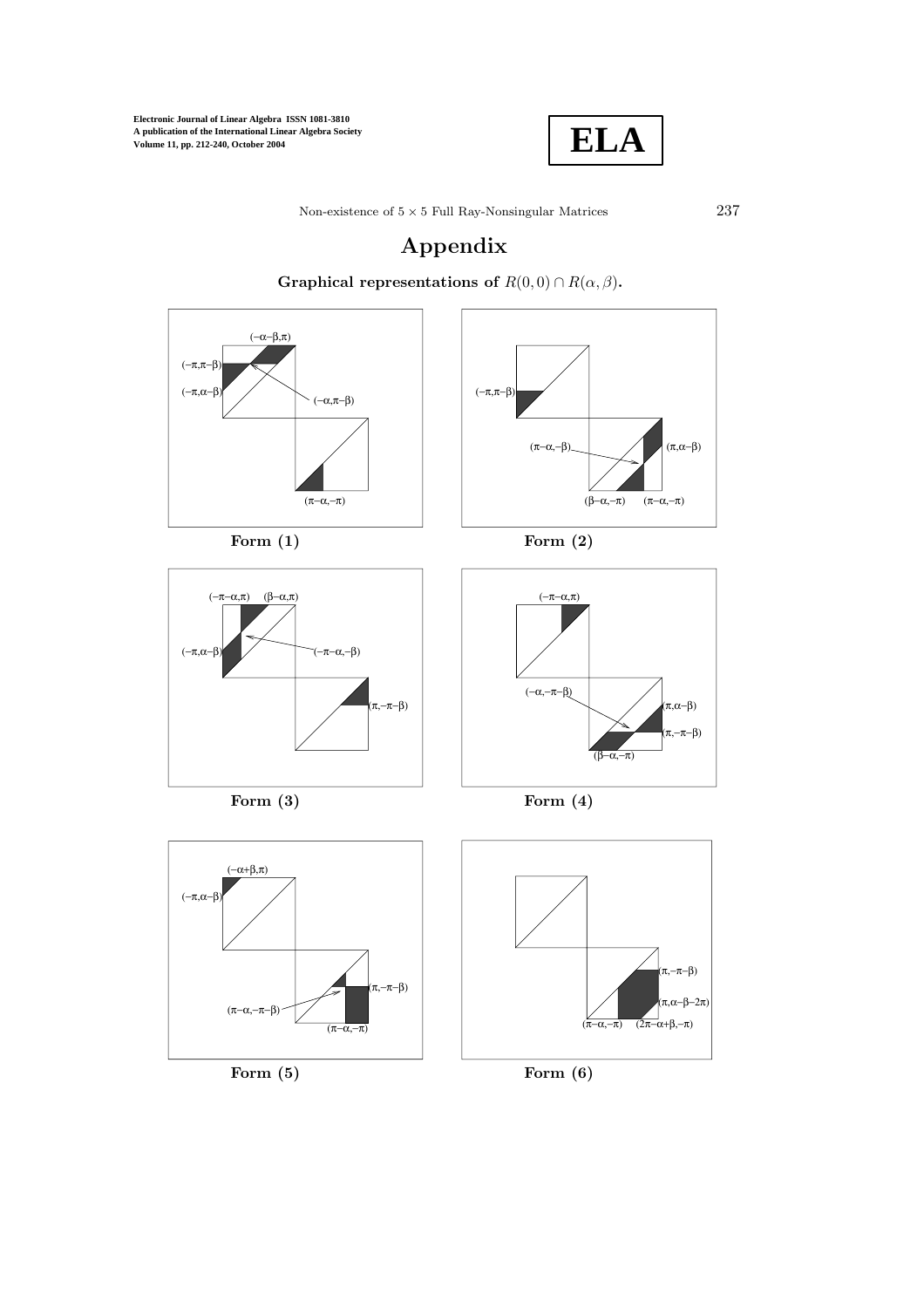

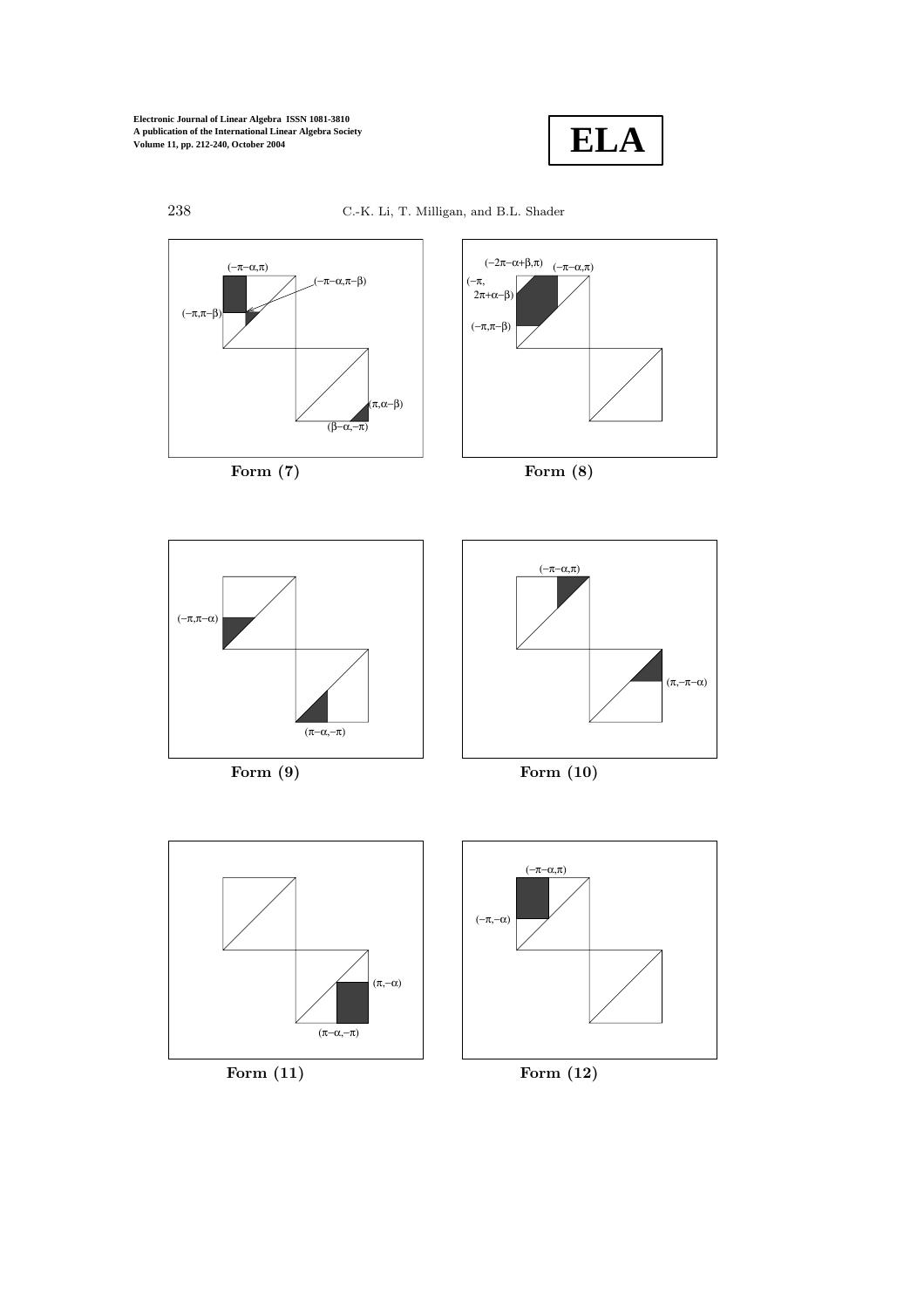